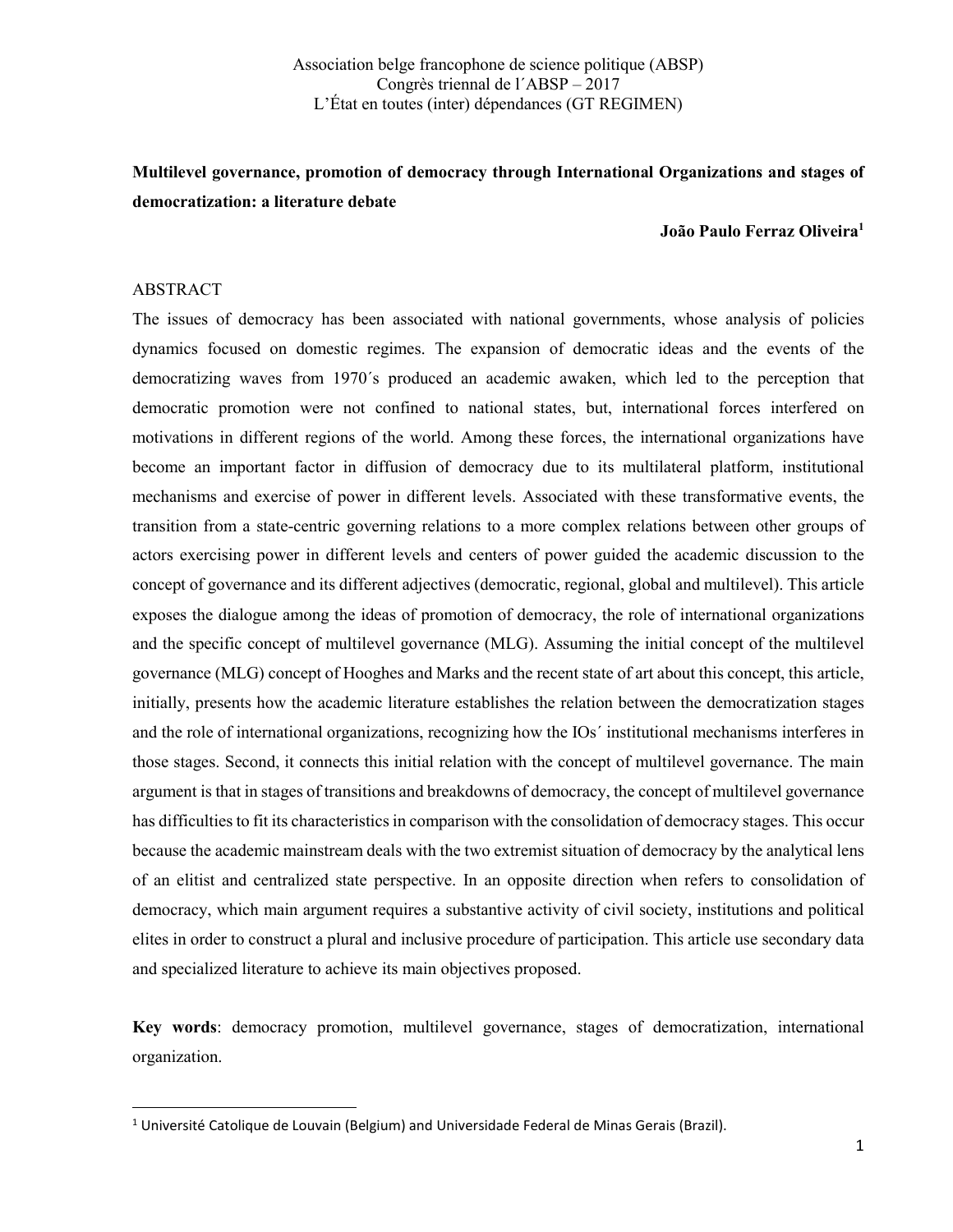#### INTRODUCTION

The democratization studies in political sciences has been discussed in different approaches, periods, and multiple methodological trends in social sciences. Great part of the studies embraces the discussion about the causes of democracy consolidation and its interruptions. This article, although, aim to expose the dialogue among the mainstream approach of democratization studies, the role of international organizations, and the specific concept of multilevel governance (MLG). Assuming the initial concept of the multilevel governance (MLG) of Hooghes and Marks (2010) and the recent state of art about this concept, this article, initially, presents how the academic literature establishes the mainstream about the causes of democratization stages, given attention to domestic explanations, but also, international ones. In so being, this article proposes a theoretical and conceptual connection between these two areas of studies, not constructing an empirical analysis with a case study or comparative cross-case analysis. At international level, this article discusses the role of international organizations, recognizing how the IOs´ institutional mechanisms interferes in the stages of democratization.

Second, it connects this initial relation with the concept of multilevel governance. The main argument is that, in stages of transitions and breakdowns of democracy, the concept of multilevel governance has challenges to fit its characteristics in comparison with the consolidation of democracy stages. It occurs because, in these two extremist moment of democracy, the academic mainstream explanation uses the analytical lens of an elitist and centralized state perspective. In an opposite direction, when refers to consolidation of democracy, the main argument relies on substantive activity of civil society, institutions and political elites in order to construct a plural and inclusive procedure of participation. Thus, the consolidation of democracy context allows MLG features to exercise their capacities.

This section discusses, in terms of concepts and theories, the stages of democratization. At first, this article endorses a common division of democratization stages in political analysis and conceptualize the political context of each stage. Thus, discusses about the causes of democratization in each stage of democratization according to different academic approaches since 1960s, which evolves domestic and international explanation variables.

This section has two objectives. First, in discussion about domestic causes of democratization, endorses that actor-centered theories constructed by positional theory, considered the mainstream of democratization analysis. Focusing on national political elite behavior as the main source of explanations for democracy persistence, these theoretical approaches produces a limitation on multilevel governance approach in analysis of transition and breakdown of democracy cases.

Another subject of the article, due to the exercise of gathering multilevel governance concepts and democratization approaches, discusses about international variables in democratization studies, assuming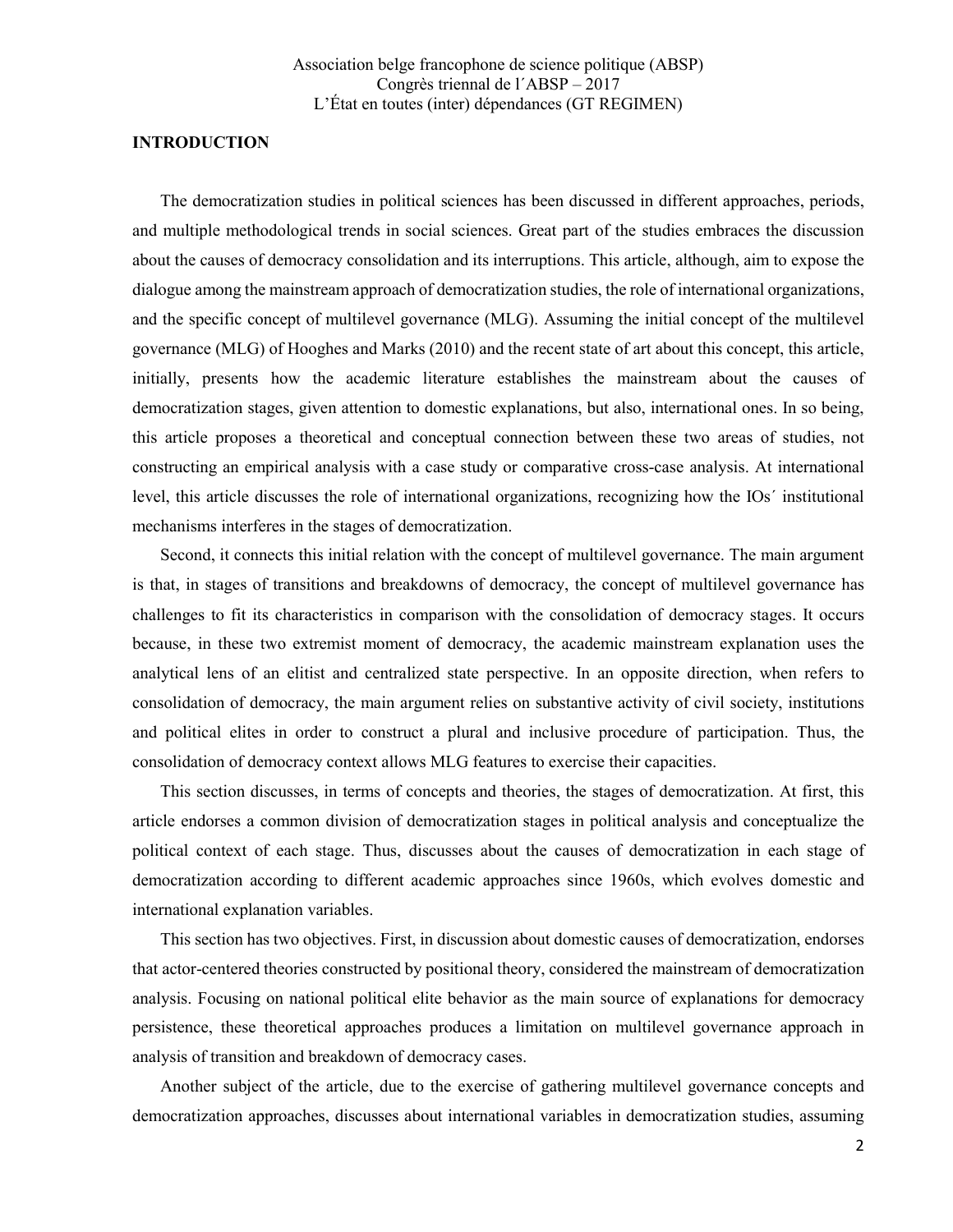that ignoring them would turn the article´s objective incomplete and without sense. Thus, the section reserve an important discussion about international actors´ influence in democratization moments, in special, the role of Intergovernmental Organizations in such cases.

In the second section, it will discuss the MLG concept. Initiating with the concept of governance and going further to the multilevel adjective, some objectives will be attend. First, the section offers an initial debate about the current literature over governance and explores a specific approach discussed by Simona Piattoni (2010), defending an accurate empirical confirmation assumed by the author. Her argument is that, empirically, to differ multilevel governance from other forms of governance, it requires different levels of government involved in policy-making, multiple actors and hierarchical relationship among institutions.

The third section, discusses the connection between MLG concept and democratization stages. Thus, the argument provides some conceptual points of contact in consolidation moments of democracy with multilevel governance, otherwise, not found in transitions and breakdowns of democracy.

### 1. DEMOCRATIZATION STUDIES: STAGES OF DEMOCRACY

**.** 

The analysis of democratization process requires a differentiation of the stages or a separation of conditions that favor democracy transition and democracy survival. This separation demonstrates that exist different actors and structures acting in different political moments in pursuit of enforcement or destruction of democracies. A simpler summarization of these stages would be in three: transition, survival and breakdown of democracy<sup>2</sup>. (COPPEDGE 2012)

The transitional moment is "the interval between one political regime and another (O´Donnell and Schmitter, 1986: 6)", which means that are delimited by the dissolution of authoritarian regime and the opening to some type of government, including the possibility of democracy. Therefore, this is "the workship of uncertainty" in democratization study for several reasons(MONCLAIRE, 2001 CAROTHERS, 2002). The combination of non-guarantee of "rules of the game", the unknown actors that will rise after the decline of former regime with constantly chasing short-term preferences, and resource distribution problem

<sup>&</sup>lt;sup>2</sup> A more complex stage division can be – preparation, liberalization, transition, crisis, re-equilibration or breakdown, legitimation, consolidation, deepening, improving quality, and survival ( Coppedge, 2012). This division of stages about the democratization process, although, is not an agreement among scholars. For instance, O´Donnell and Schmitter (1986) called attention that before the transition moment, there is a political preparation characterized by liberalization procedure. This moment refers to the diminishing of repression and increasing of civil liberties within the authoritarian regime. In part, caused by exogenous shocks of political or economic nature, which can split a ruling coalition, provoking disagreements among them and legitimacy crisis with population. (O´Donnell and Schmitter 1986; Pevehouse 2005).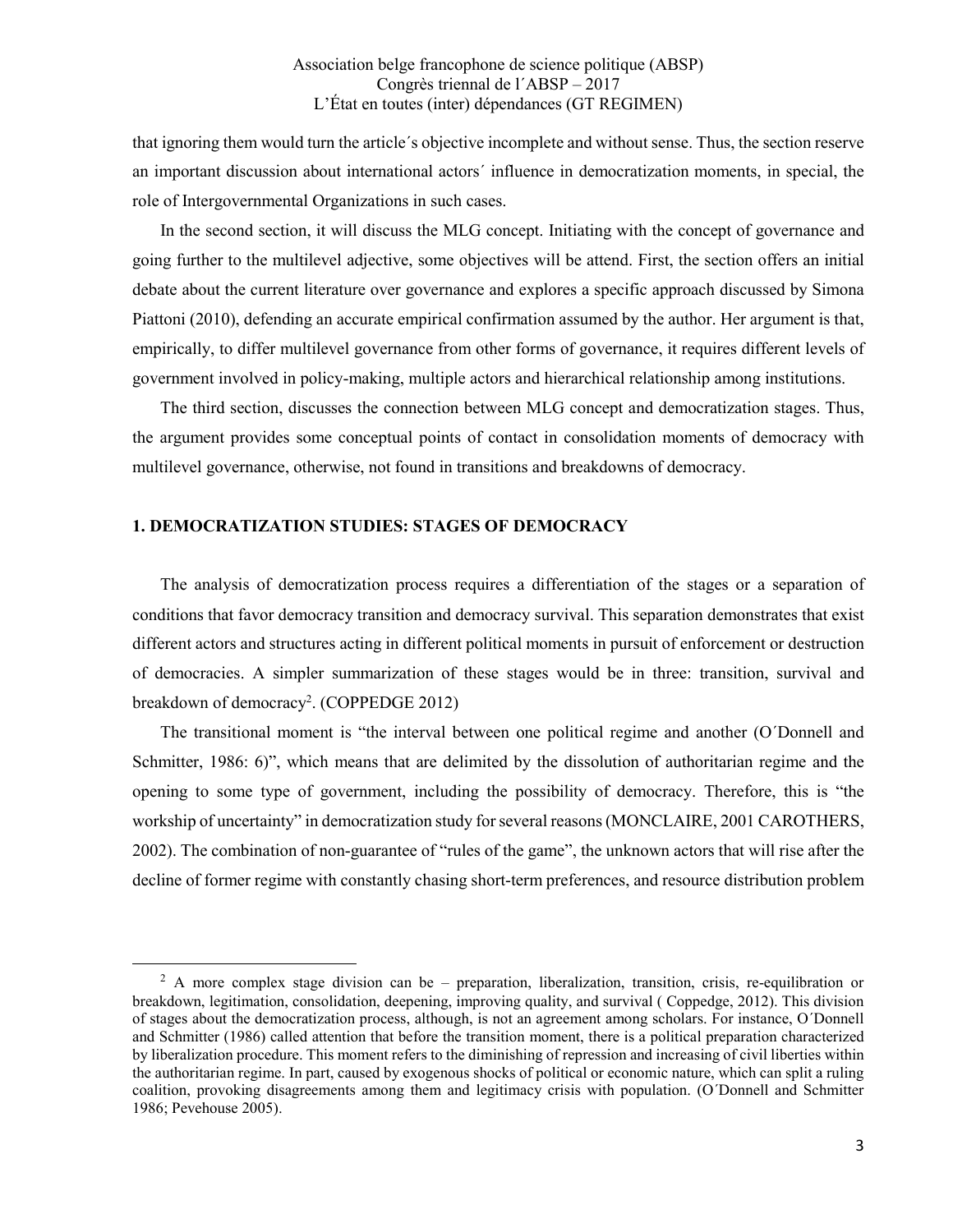turn the chances of an authoritarian return more plausible and the chances of democracy constantly uncertain. (O´Donnell and Schmitter 1986 ; Monclaire 2001; Gel´Man et all 2003).

Empirically, Morlino (2011) argues that a truly transition period occurs when minimal implementation of procedural democracy are set up, such as, the presence of universal suffrage, competitive elections, the presence of a plural party system, different sources of information and, citizens participation of political decision. In this sense, Morlino argues that democracy can start a process of continuity, when the new and political elites dialogues toward democratic changes, or, engage in a discontinuity, the return to authoritarianism by coup d´état.

In general, the concept of democracy discussed by this literature is the procedural liberal democracy, which detection in real life of the institutional requirements as summarized by Merkel´s (2015) or the requirement of a democracy<sup>3</sup> according to Dahl (1989). In this sense, liberal democracy would be a democratic electoral regime, political rights of participation, civil rights, horizontal accountability, and effective power to govern lies in the hands of democratically elected representatives. (MERKEL 2015)

A deeper process of democracy continuity leads to the next stage of democratization, and the most common analysis in political science: the consolidation process. Differently from transition, consolidation has a deeper and more ambitious objective than transition. In this political moment, the short-terms challenges of transition process has overcame. It means that there are an acceptance of democratic institutions and an acquiescence behavior by political elite, especially when admits inclusiveness and competition among different political forces. To improve this short-term consolidation, it is necessary a power balancing between losers and winners of political struggle in transition process and coalition commitment in order to avoid a return to authoritarianism (PEVEHOUSE, 2005).

Carsten Schneider (2009) states that consolidation of democracy is a result in terms of power dispersion<sup>4</sup> between the type of democracy and societal contexts in which it takes place. In so being, the democracy persistence will depend of how this combination will settle in the society. Similarly, Vanhanen (2003) argues that democratization continuity takes places in a widely distribution of power, which no group has capabilities to suppress its competitors or to maintain its hegemony. According to this argument, the level of democratization depends of the degree of resource distribution, which means:

**.** 

 $3$  According to Dahl (1989), a democratic regime for a great number of people would allow the opportunity to formulate preferences (freedom of speech, vote right, alternative sources of information), express preferences (free elections, eligibility for public office), and institutions capable to consider manifestation of preferences.<br><sup>4</sup> Especially, power can be dispersed in a horizontal level (national level of the political system – division of three

powers) and vertical (dispersion of power between national and subnational units).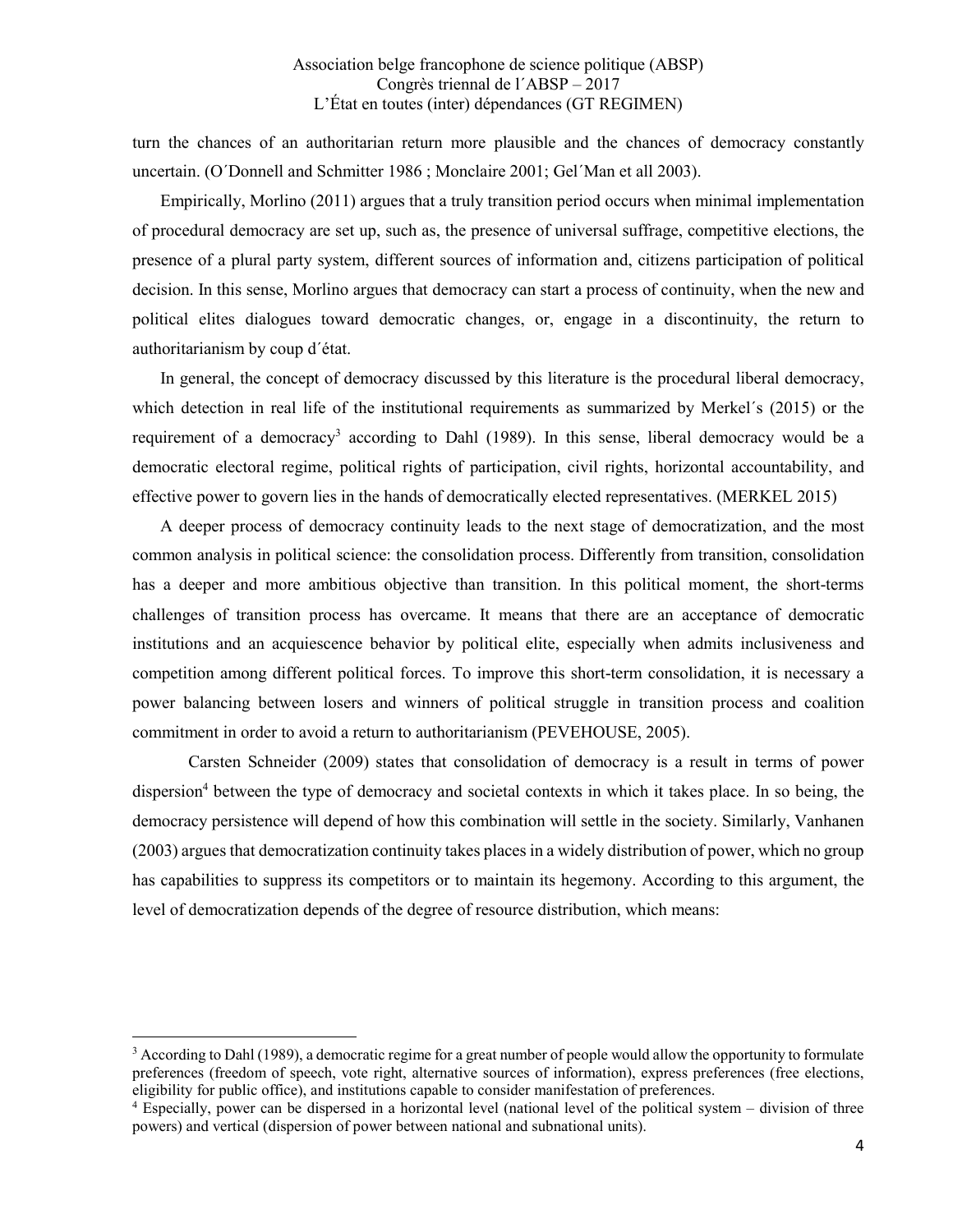"the best strategy to strengthen the social basis of democracy and to improve social prerequisites of democracy in non-democratic countries would be to carry out social reforms intended to further the distribution of power resources among various sections of the population (VANHANEN 2003: 189)."

Additionally, democratic consolidation, assumed as a deepening and improvement of democracy quality, relates to multiple empirical measures. (Pevehouse, 2005; Poast and Urpelainen,2015). Linz and Stepan (2016) argue that, once established a functioning state, five other conditions reinforce the continuity toward a consolidated democracy. First, a proper ambience for the action of civil society<sup>5</sup>. Second, an ambience for a political society, where citizens develop a relation of control with institutions of democratic political society<sup>6</sup>.

Associating the citizen mobilization, O´Donnell and Schmitter (1986) calls attention to the resurrection of civil society. Its "death" occurs during the authoritarian regime due to the atomization provided by the former regime in order to despotize it. Once it happened, it is necessary to call back civil union, social movements, human rights organization, religious groups and political parties. Gel´man et al (2003) argues that turning the accordance between elites can, also, results in a reliance with mass politics, diffusing legitimacy to all sectors of political society, strengthening the consolidation process of democracy.

Moreover, the importance of statecraft and the enforcement of rule of law<sup>7</sup> that protects individual freedoms, a state bureaucracy capable to offer basic service to citizens´ demands and last, an institutionalized economic society<sup>8</sup> would complete the conditions to democratic improvement.(Linz and Stepan,1996). Diamond and Morlino cited by Geissel et al (2016) identify other dimensions, such as,vertical

<sup>&</sup>lt;sup>5</sup> By "civil society," refers to that arena of the polity where self-organizing and relatively autonomous groups, movements, and individuals attempt to articulate values, to create associations and solidarities, and to advance their interests. Civil society can include manifold social movements (e.g., women's groups, neighborhood associations, religious groupings, and intellectual organizations), as well as associations from all social strata (such as trade unions, entrepreneurial groups, and professional associations). (LINZ and STEPAN,1996:3)

<sup>6</sup> Political parties, legislatures, elections, electoral rules, political leadership, and interparty alliances. (LINZ and STEPAN,1996)<br><sup>7</sup> "A state of law is particularly crucial for the consolidation of democracy. It is the most important continuous

and routine way in which the elected government and the state administration are subjected to a network of laws, courts, semiautonomous review and control agencies, and civil-society norms that not only check the state's illegal tendencies but also embed it in an interconnecting web of mechanisms requiring transparency and accountability". (LINZ and Stepan,1996:4)

<sup>&</sup>lt;sup>8</sup> According to Linz and Stepan (1996), this institutionalization mediates the relation between state and the market. Part of the theoretical argument associates a degree of market autonomy and a diversity in the economy with an independence and liveliness of civil society, which contribute to a democracy ideals and institutions.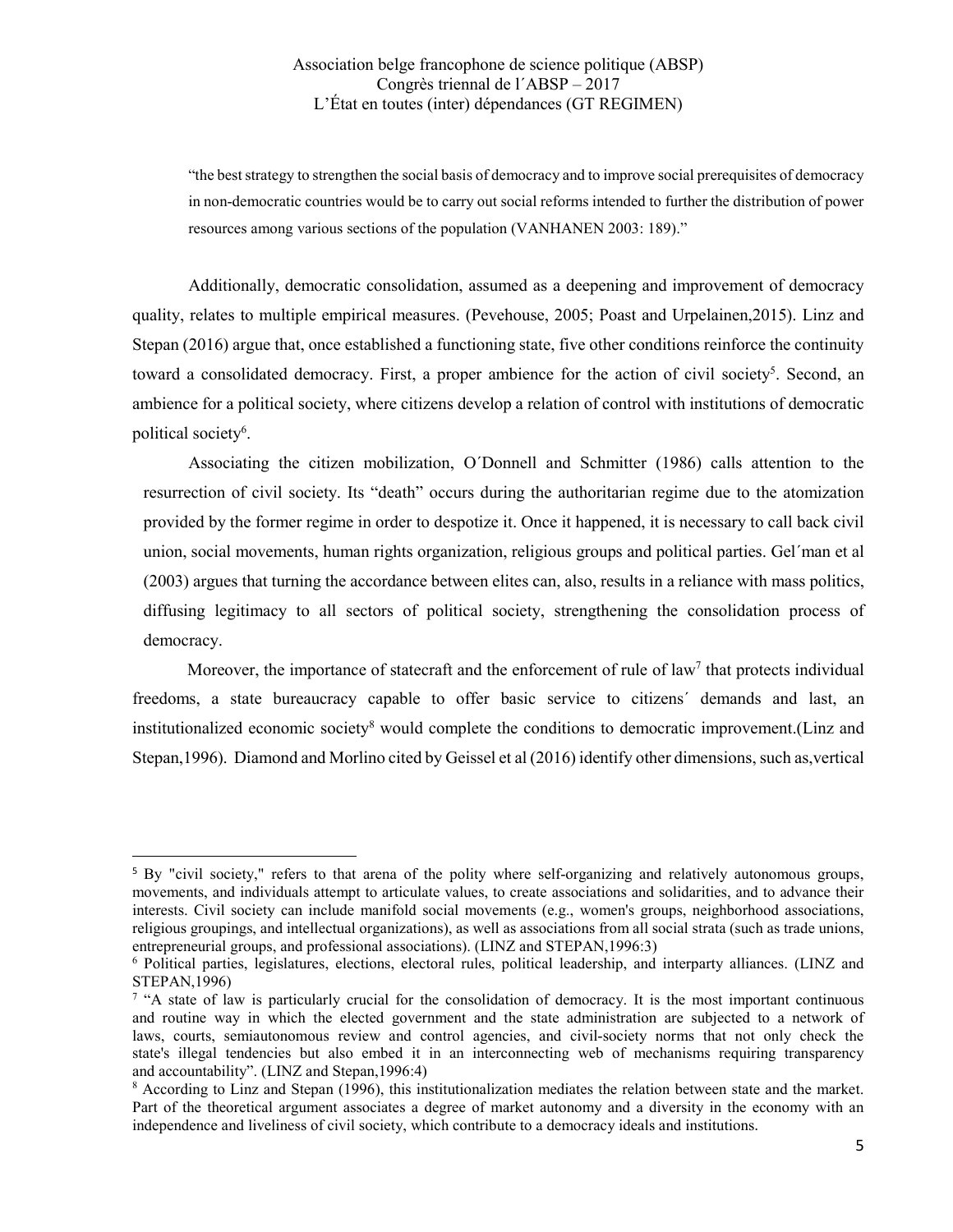and horizontal accountability, political participation and competition, and last, level of equity and responsiveness<sup>9</sup>.

The breakdown of democracy is the critical discontinuity process, when democratic competitive regimes become dictatorships, in opposition with the continuity process found in transition and consolidation of democracy. Although great part of political science focused on continuity process of democratization, scholars developed relevant variables that explain democracy reversion. (DISKIN et al. 2005; BELL 2016).

Part of the discussion about breakdown of democracy look for societal, economic and institutional explanations (CASPER and TYSON, 2014). Mainwaring and Perez-linan (2013) state that: "(…) political regimes survive when the most powerful actors in a society integrate a coalition that accepts the existing regime. They collapse when enough actors join an opposition bloc capable of overpowering those who defend the existing regime" (id:43).

According to them, the transformation of regime occurs when there is a changing in important political actors (on establishment and/or opposition side), the distribution of power among these actors and their strategic perspectives about the regime in course, assuming similar actor-centered approach with transitional studies. Great part of this conflict occurs in interbranch crisis, consisted of threatens and acts to remove personnel of the branches of government (especially, executive power). (HELMKE 2010)

The removal of personnel democratically elected from branches of government can happen through two kinds of process: coup d´état or incumbent takeover. First one, occurs when armed or security forces removal a democratically elected government using violence, and second one, when an elected incumbent abolishing or manipulating elections (SVOLIK 2014). Pérez-linan (2007) dialogues with Slokin´s typology but, always adding the role of militaries both in coup d´état and incumbent takeovers. For him, legislative coups are congressional support for a military conspiracy and self-coup is an alliance between the president in exercise and the military to dissolve Congress.

So being, this section presented and characterized three stages of democratization – transition, consolidation and breakdown - as discussed by the mainstream of literature. The next subsection will discuss the main arguments about democratization causes of domestic and international characteristics. In special, about transitions and breakdowns of democracy, this article follows the mainstream approach based in actorcentered variables to explain the limits of governance multilevel in the extreme moments of democratization stages.

 <sup>9</sup> However, as seen in Geissel et al. (2016), the qualification and quantification of quality of democracy and its association with consolidation requires techniques that are even more sophisticated and reflections and it is not a subject given as finished in democratization study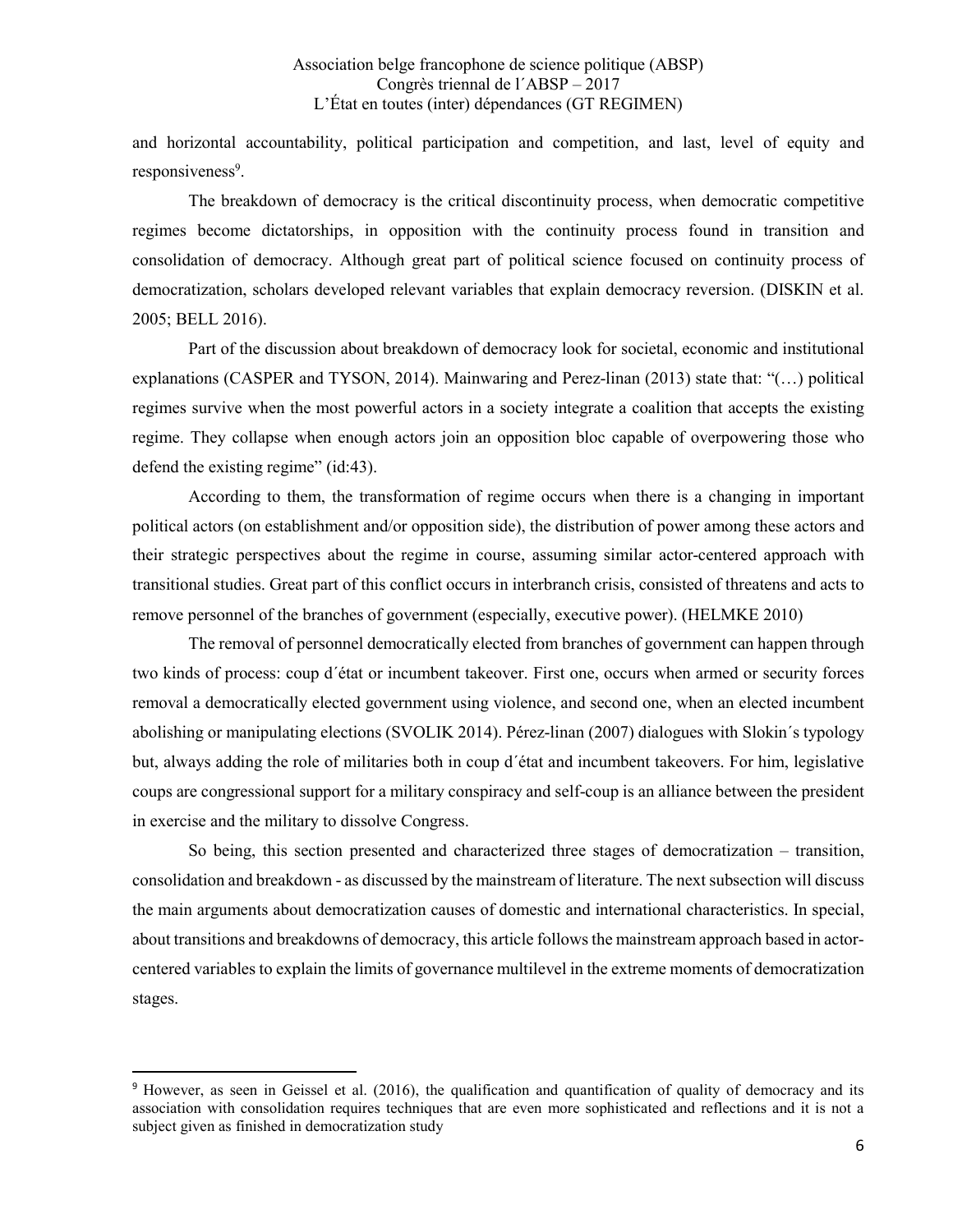## 1.1.THEORETICAL EXPLANATIONS OF DEMOCRATIZATION: DOMESTIC AND INTERNATIONAL VARIABLES

In order to understand the process of democratization, scholars focused on causes of democratization. Attempting to summarize the literature, Coppedge (2012) shared a conventional wisdom about democratization studies, although, many analytical schools cannot be agglutinated without reservations and accuracy. However, Coppedge surveys conventional explanations about democratization under four perspective: culture and leadership, economy, the state and institutions, and international influences.

 The behavioral revolution in the social sciences in the 1960s brought the culture study. In part, these studies focused on national surveys reducing the democratic culture to a number of attitudes, beliefs, norms and participation, that in the end, claimed for mass civic culture as an important factor to democratization. Moreover, the experience of democracy in states of Europe and different experiences in other regions leaded the discussion to associate religion with democratization process. (COPPEDGE 2010)

By 1970, the academia stressed an opposite perspective of 1960s trend, giving more emphasis on elites´ behavior and values than masses and structural process. The strategic approach, which observation focus on political groups, rationally oriented, in several political dimensions is called positional school of democratization study. (THIEL, 2010) This school of thought search for regime types based in actors evolved in the political transitions according to their preferences, commonly, recognized as hardliners, softliners, moderates and radicals. Thus, this approach reduces the transition analysis to an actor-driven process, which competing groups´ decisions deals with the democratization process as continuous strategic interaction.

As an actor-centered approach, positional theory has an elitist characteristic, reassuring that a coordination among main political actors are the most important factor that leads democracy to consolidation or to overthrow leaders in charge. (THIEL 2010 ; O´DONNELL and SCHMITTER 1986; MAINWARING and PERÉZ-LINAN (2013)) Using this approach, Mainwaring and Perez-Linan (2013) and Morlino (2011) analyze the extremes moments of democratization (transition and breakdown) assuming, initially, that actors (political elites) are the center of domestic analysis, which empirically are presidents, parties, unions, business associations, militaries and organized movements<sup>10</sup>. Last, dividing the political conflict between Regime (authoritarian) and Opposition, positional theory assumes that regime´s fate is an outcome of rational and organized political actors´ interaction in these spheres of political competition.

<sup>&</sup>lt;sup>10</sup> The article does not treat social classes as political elite. In accordance with Mainwaring and Perez-linan (2013) argue that social classes are a blur term and presents problems of collective action, both theoretically and empirically difficult to mobilize and act as an organized group.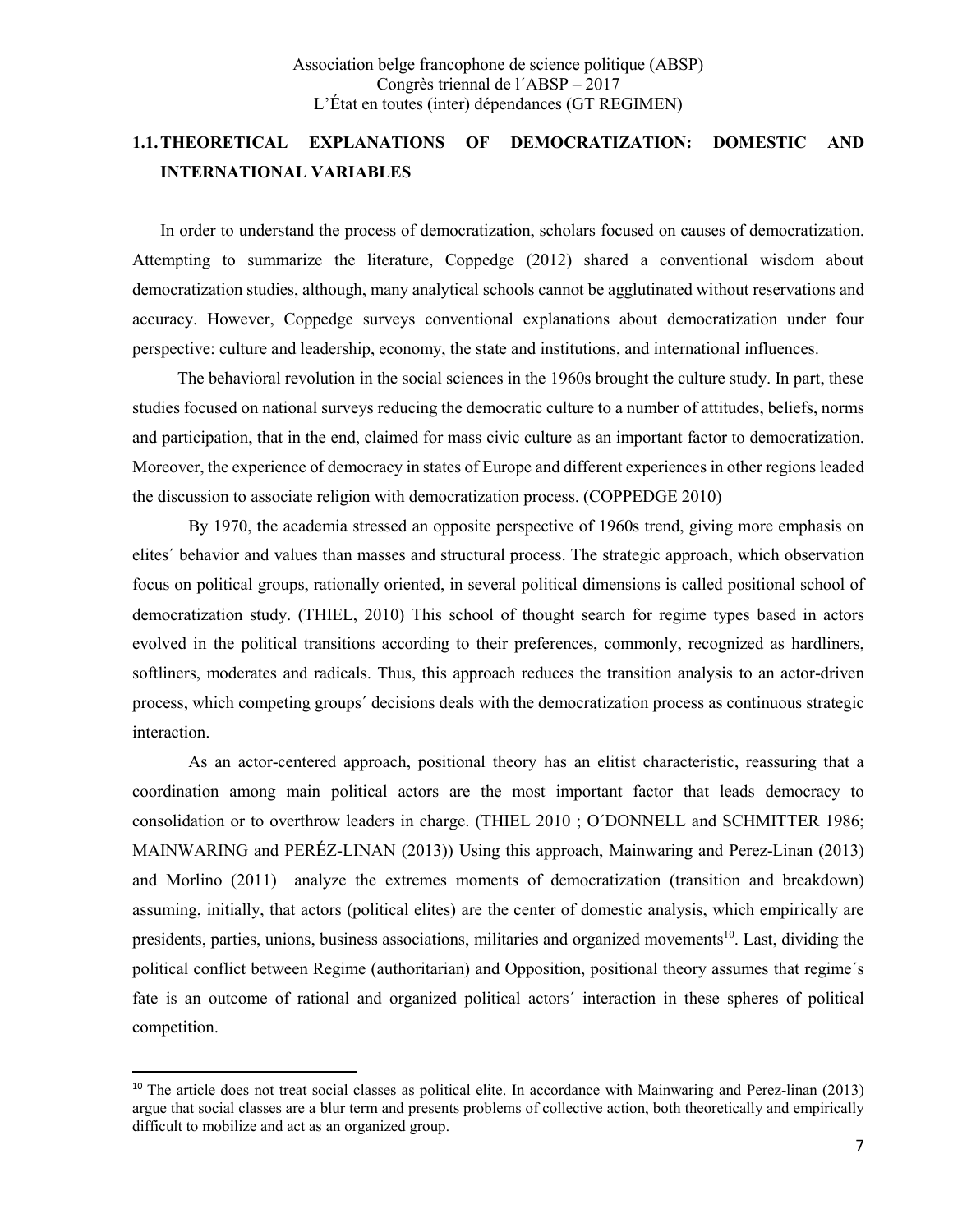Therefore, pacts are the most common results of transitions process because consist in a mutual adjustment between ruling elite and counter-elite (Gel´Man et al. 2003). According to Przeworski (1991) these pacts can exclude rights from authoritarian elites or maintain some guarantees for former ruling class, which turns the transition more costly and complicated. In opposition, non-pacts turn social revolution an intense combat between regime and counter-elites, which is capable to use force and mass mobilization. It may occurs from below, when the pressure comes from counter-elite and masses to ruling elite, or from above, when confrontation occurs between ruling elite and counter-elite without mass mobilization (GEL´MAN et al. 2003).

Besides domestic explanations, international forces, as well, can be sources of explanation for democratization process, especially after the democratization waves of 1980s, when explanations based in national variables only would be incomplete. The first explanations relied on the capacities of national states, in fact, great powers capable to expand systematically and worldly democratic values. Many studies about the US as the greater sponsor of democracy appeared in the literature, especially in the works of Cox et al, (2000), Magen et al, (2009), Thiel, 2010, Whitehead cited by Thiel (2010). After 1990´s, other attempts to explain the international dimension of democratization relied on spillover, emulation and domino effects. Gleditsch and Ward (2008), Burnell and Schlumberger (2010) and Huntington (1991) called attention to the importance of regional number of democratic countries, According to them the prospect for democracy increase when, in regional base, there more democratic states, associating geographic proximity with emulation of institutions (Huntington 1991), Brinks and Coppedge (2006).

 The seminal article of Keohane et al. (2009) establishes an important relation between IO and democracy defense. The article challenged a common association between the technocratic feature of IOs and democracy undermining in domestic sphere, instead, the authors argues that institutional mechanisms of international organization, including bureaucratic actions, can produce a smooth transition to democracy and even its consolidation. (KEOHANE et al. 2009; POAST and URPELAINEN 2015). Multilateral institutions could enhance the quality of domestic democracy when, at national institutions, restricts power of special interest factions, protects individual rights, and improving the quality of democracy deliberation, or a defense of a constitutional democracy<sup>11</sup>.

<sup>&</sup>lt;sup>11</sup> According to Keohane et al (2009) argue that, democracies are fundamentally, "constitutional arrangements that enhance the ability of the people to rule themselves by ensuring periodic, fair elections. Democratic deliberation and decision-making require prior agreement on settled rules to establish elections, to determine eligibility for voting and for service in office, to define the responsibilities of various elected officials, and to govern the appointment of nonelected officials".p.5.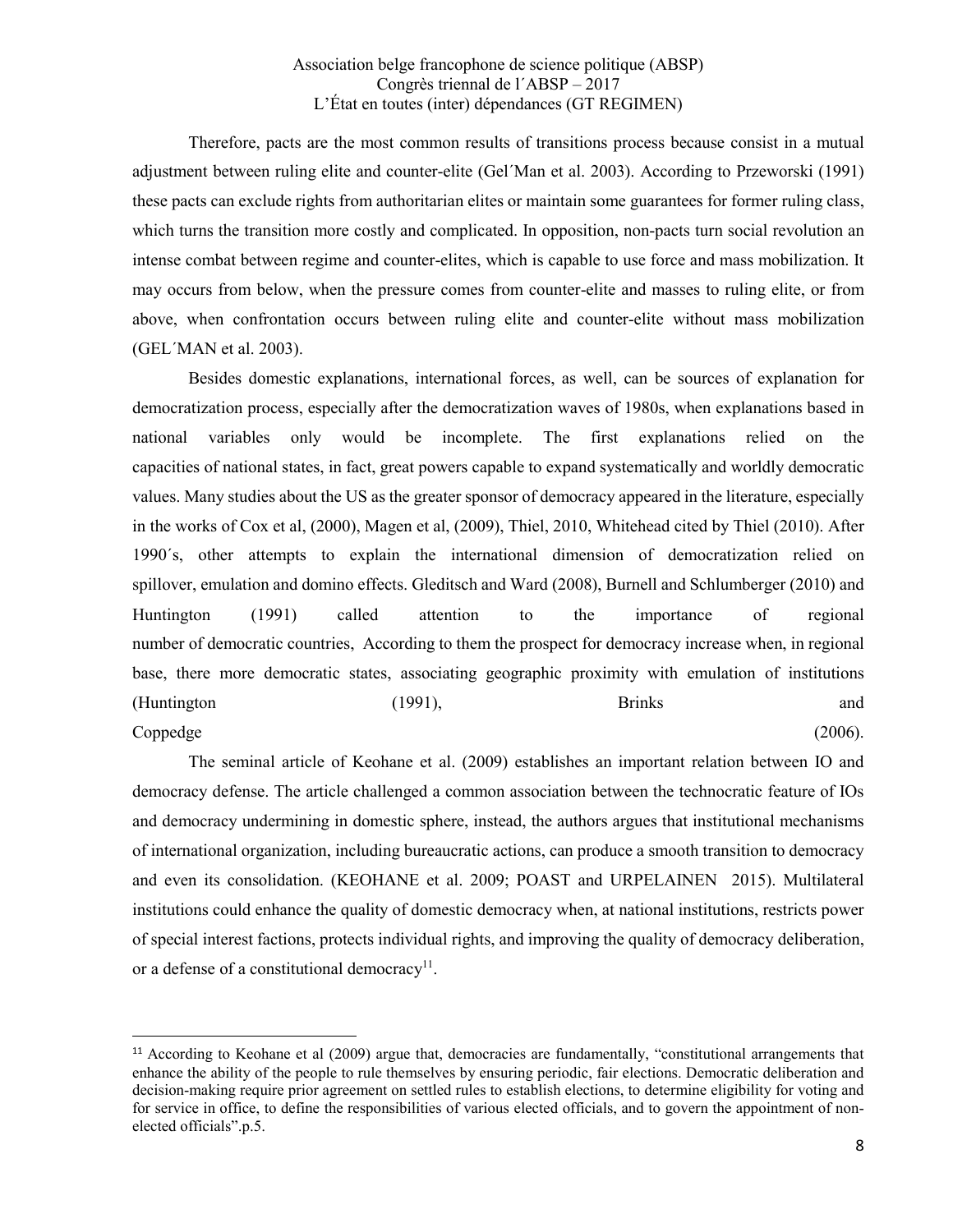About membership participation in IOs, Mansfield and Pevehouse (2006) treat as an asset that would facilitate democracy transition. Following this argument, membership, as a source of monitoring, would diminish uncertainty by elevating cost of deviant behavior of leaders and political elite, consequently, reinforcing credibly committing to sustain liberal reforms. Additionally, membership would strength compromise among actors giving more legitimacy in transitions pacts when internationally, producing an international validation of brand new transitional regime and enhancing more credibility not treating the political pact as a "cheaptalk" negotiation.

Jon Pevehouse (2002a) discusses three potential causal mechanisms that can explain the influence of IOs on regime change. First, diplomatic or economic pressures in combination with internal forces against old authoritarian fashion movements. Second, associated with Keohane et al (2009), IOs can accept the liberalization of certain group in order to increase the political acquiescence of liberalization, through the socialization of domestic elites. Third, similarly with Keohane et al (2009), credible external guarantee safeguards for elites in democratization process.

About the consolidation of democracy, Pevehouse (2002b) and Poast and Urpelainen (2015), call attention for the capacity of IO to help short-term challenges and, through membership political advantages, enhance domestic institutions, reward pro-democratic and punish pro-authoritarian elite behavior. Moreover, barrier clauses of membership associated with democracy institutions is also strong prerequisite for countries to adapt itself to these institutional features. European Union requires all members to be liberal and free-market democracies, Organization of American States created Santiago Commitment to Democracy or the Resolution 108 to require democratic characteristics from the member states. (PEVEHOUSE 2005)

Poast and Urpelainen (2015) argue that IOs, first, can build standard functions of electoral competitions. It means implementation of fair and organized elections, monitoring results accountability, assistance for legislation and allow political groups to learn from older democracies experiences. Second, improve policy implementation rewarding different societal interests pro-democracy and capable to enhance governance institutions. Third, informational support and solutions to standard governance problems. Fourth, diminish the uncertainty about future policies through political scripts forged in the multilateral arena, in this sense, focal points that can converge expectations in democratizing states.

However, Poast and Uperlainen (2015) are more skeptical about the role of IOs in transitions and reversals of democracy. The lack of enforcement capacity harms the intensive and quick action in cases of transitions and breakdown of democracy. It occurs, because in these political scenarios, it is common to find conflicts, revolutions and strong military coups d'état. This strong response is not so easy to achieve in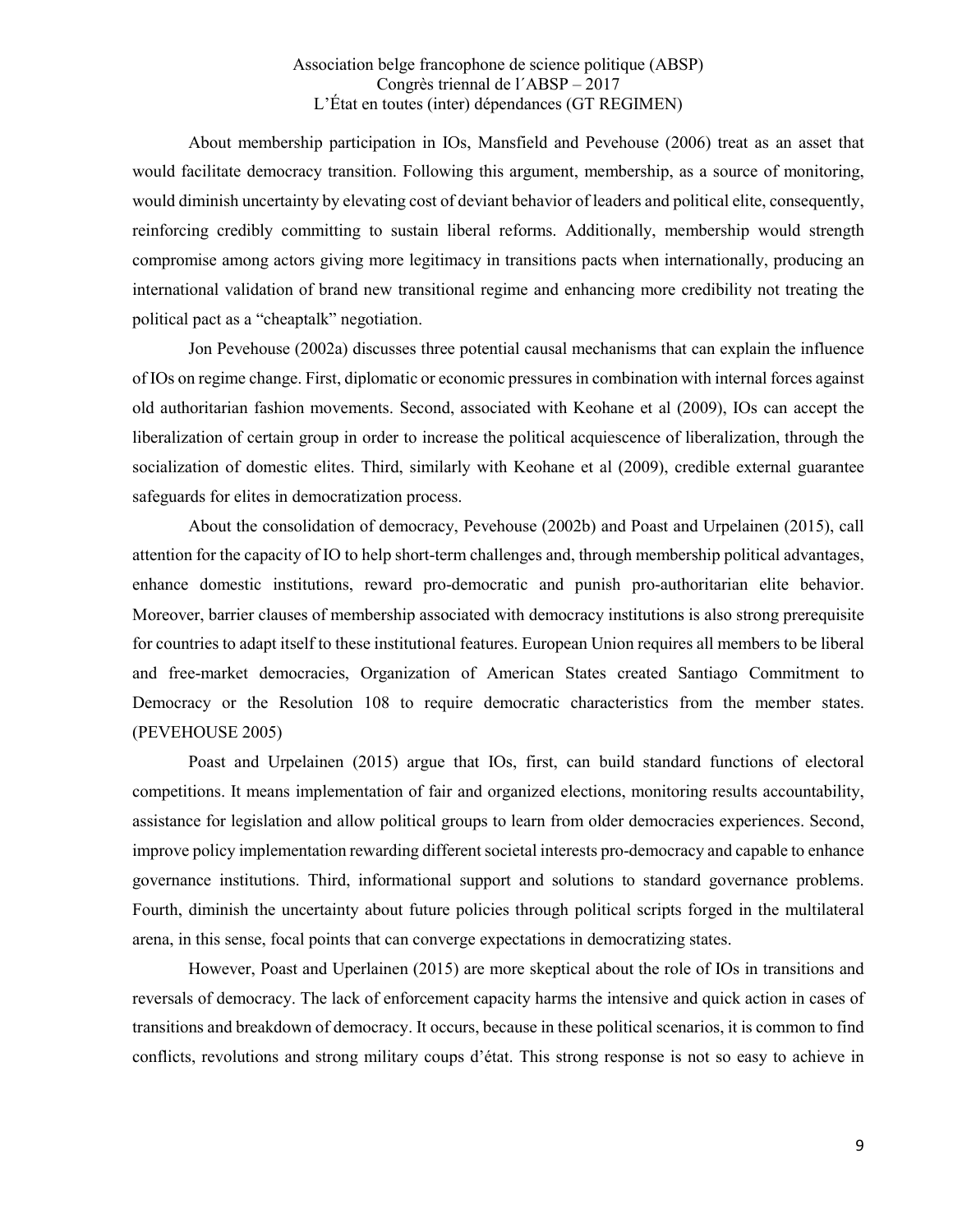multilateral arenas e evolve high costs of action<sup>12</sup> (GARTZKE and NAOI 2011). About prevention of authoritarian reversals, according to them, IOs are just political alarm that can call international community´s attention, but nothing substantive in policy action.

Although the existence of these reservations, indeed, IOs have institutional instruments that can intervene in transitions and consolidation of democracy. Table 1 summarizes such mechanisms.

| <b>Diffusion of Democracy via Intergovernmental Organizations</b>      |                                   |                                   |
|------------------------------------------------------------------------|-----------------------------------|-----------------------------------|
| <b>Institutional and political mechanisms</b>                          | <b>Democratization stage</b>      |                                   |
|                                                                        | Democratic                        | Democratic                        |
|                                                                        | Transition                        | consolidation                     |
| <b>Democratic Barrier Clauses</b><br>(Pevehouse , 2005; Hawkins, 2008) | <b>Transition e Consolidation</b> |                                   |
| Economic and political punishments.<br>(Pevehouse, 2005)               | Transition                        |                                   |
| <b>Moral Punishment (Shamming)</b><br>(Hawkins, 2008; pevehouse, 2002) | <b>Transition e Consolidation</b> |                                   |
| Socialization process (International and                               | Transition                        |                                   |
| domestic sphere)                                                       |                                   |                                   |
| (Pevehouse, 2005)                                                      |                                   |                                   |
| Monitoring                                                             | <b>Transition e Consolidation</b> |                                   |
| (Hawkings, 2008; Donno, 2010)                                          |                                   |                                   |
| Multilateral validation of domestic regime                             | Transition                        |                                   |
| Rule binding (regional effects)                                        |                                   |                                   |
| (2008, Simmons et al.)                                                 | Transition                        |                                   |
| <b>Democratic Density</b>                                              |                                   |                                   |
| (Pevehouse e Russett, 2006; Donno, 2010)                               |                                   | <b>Transition e Consolidation</b> |

Table 1 – Diffusion of democracy via Intergovernmental Organizations

A strong argument relies on Regional International Organizations (RIOs) and its better capacity to promote democracy. Laurence Whitehead once stated, "The importance of such International dimensions of democratization seems much clearer at this regional level than at the world-wide level of analysis. (Pevehouse 2005:520)". According to Pevehouse (2002a), it occurs for some reasons. First, RIOs tend to operate with smaller number of state members and larger possibilities of deeper political interactions than

 <sup>12</sup> About this normative and not so politicized argument of Keohane et al (2009) and Pevehouse (2005) about IOs selection of elite groups inside national states in order to establish or restore democratic standards, Gartzke and Naoi (2011) presents two considerations. First, IOs are politicized and according to them, money and hard politics can influence the IOs selections of elites helping, it means, regulate political donations and disciplines to dishonest politicians. This selectivity rescue a more skeptical argument that IOs have difficulties to handle great powers and has to adapt to selective intervention.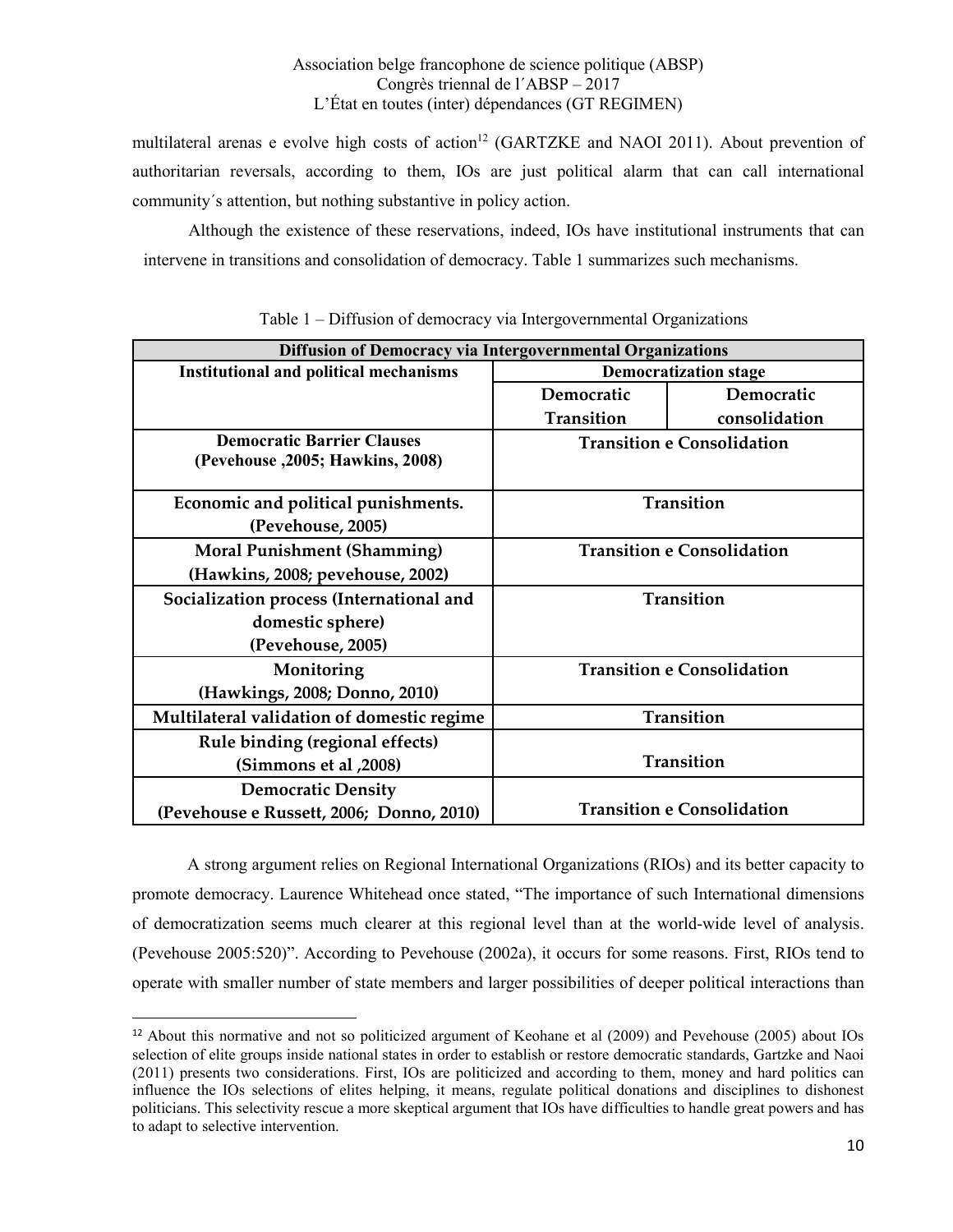GIGOs. Political interactions are associated with socialization of ideas and construction of binding, monitoring and enforcement policies.

Pevehouse´s (2005) argument is that organizations with a higher democratic "density" are more likely to associate with both transitions and consolidation. "Democratic density" is the percentage of permanent members in the organization that have democratic regime (id, 2005). In this sense, the RIOs would set enforcement and political conditionality toward a homogenously democratic organization, resulting in policies toward democracy consolidation, such as barriers clause based in political regime and resources conditions based in members´ democratic performance.

Pevehouse (2005) believes that, regional international organizations, given their tendency to overcome collective action dilemma easily, they have more political and economic leverage to pressure members to democratize. The less number of actors and deeper political interaction and shared problems and preferences enhance this leverage instruments of punishment and rewards according to a democratic behavior presented.

Hence, this section, initially, conceptualized the most common stages of democratization, which assumes transition and consolidation of democracy as continuity process and breakdown of democracy as discontinuity process. Secondly, this section presented some explanation about the causes of democratization, casting the positional theory as a mainstream approach about this political phenomenon. The positional school of transitology, as an elitist perspective, relies on actor´s rational behavior and their interaction among each other as an explanation to democratic fate inside a country. Thirdly, although not so common in the democratization *cannon*, the historical period of democratic waves forced the scholars to observe international causes of democratization, in special for this article, the role of Intergovernmental Organizations as a political instrument to enhance transition and consolidation of democracy.

### 2. GOVERNANCE AND MULTILEVEL GOVERNANCE.

The governance studies are resulting of world constantly increasing of complexity, especially, the globalization process. Keohane and Nye (2002) concept globalization as a "process by which globalism becomes increasingly thick" (id:198), thus, when the networks of interdependence becomes deeper at different points of social contact in the world. This unprecedented size and diversity of interactions claims for an effective form of management, which means, that problematize issue of political order, focusing on how to construct collective decision-making among different actors with effectiveness and legitimacy. In this context, the concept of governance forges itself as an alternative of social management (CHOTRAY and STOKER 2009).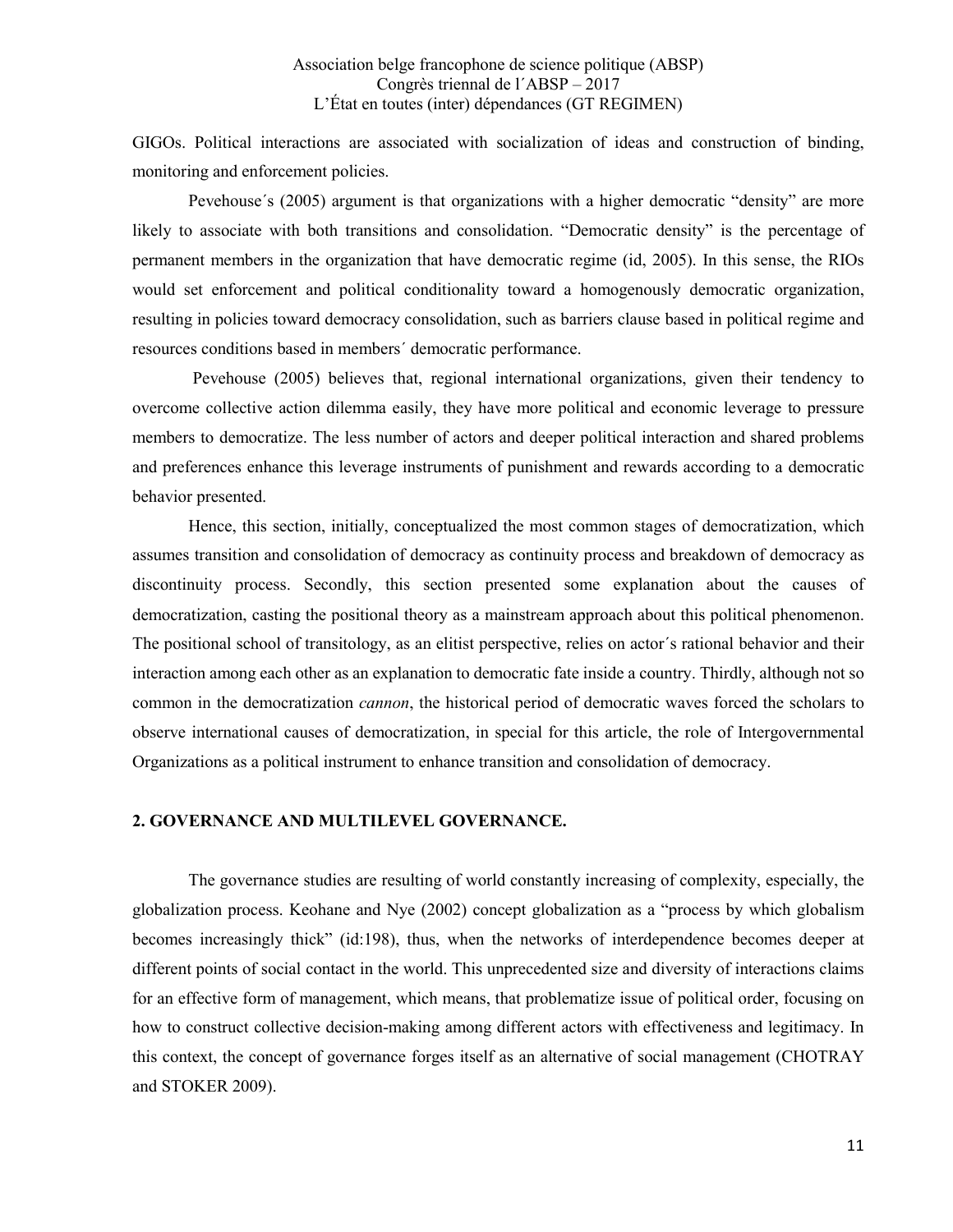Although the concept of governance is slippery, hard to precise and confused due to its interdisciplinary focus (CHOTRAY and STOKER 2009), many scholars constructed concepts to handle this social phenomenon. The seminal discussion of Rosenau and Czempiel (2000) offers a starting point, admitting governance as "a summarization of the many ways individuals and institutions, public and private that manage their common relations (...). At the global level, governance has been seen primarily as intergovernmental relations, but should now be understood also as an involvement of non-governmental organizations, social movements, multilateral corporations and the global capital market. "(ROSENAU cited by WHITMAN, 2005:40).

Assuming this initial statement, governance differentiates from government. Government is a formal authority capable to insure, event in face of opposition forces, the implementation of constituted policies, and are have its effective reassured when produces order, consequently, its non-existence results in the chaos of anarchy. Conversely, governance, it is open up ambience, which not only incorporates governmental institutions, but also informal institutions and non-governmental mechanisms operating at domestic and international spheres, both part of a system of rules dependent of intersubjective (ROSENAU and CZEMPIEL 2000), even in an anarchic world. Although, as discussed by Vercauteren (2010), the relation between government and governance can form a binomial combination. In case of European Integration, instead of a hypothesis of governance without government, the political process challenged the states logic but not vanished it from political scene, instead, incorporated government an important actor among several other actors. In other words, these two concepts, although antithetical, share the same political space and produce more complexity in social relations.

Kooiman (2003) concepts governance as the totality of theoretical conceptions on governing, which means, the totality of interactions of different actors (public/private) acting in order to solve societal problems, attending institutions for these social interactions, and establishing activities based normatively funded. In this complexity, governance is a management form for a strategic context. It means that governance pursuits conditions for ordered rule and cooperation in the collective actions, producing transversal results in different levels, from international sphere to micro foundations of society, such as private companies and family.(KING and SCHNEIDER cited by WHITMAN 2005; CHOTRAY and STOKER 2009)

Assuming that governance occurs in several levels, the concept of multi-level governance (MLG) helped to reconnect the social science disciplines (political science, international politics, sociology and public policy) in a common research question: the conditions for an effective multi-level governance. (DEBARDELEBEN and HURRELLMANN 2007)

MLG is a non-trivial form to analyze social complexity relations, and therefore, requires a sophisticated conjunction of concepts. First, Freidrich cited by Debardeleben and Hurrellmann (2007)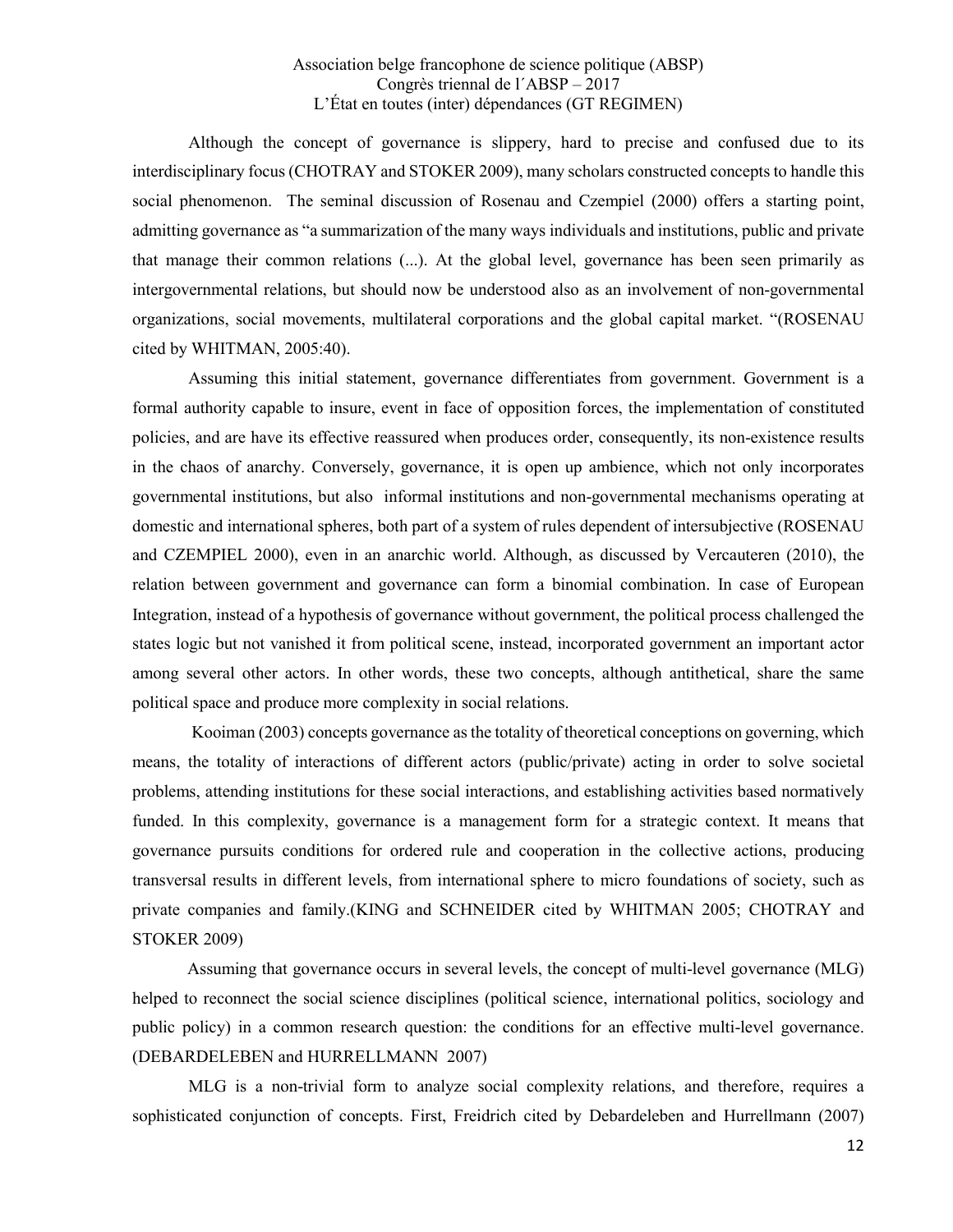associates the substance of political level with autonomy capacity. In an assertive approach, a political level is that "one level's legitimate decision cannot be reversed by other levels without triggering a political, institutional or even a constitutional crisis. (Id:3)". Thus, a meaningful level requires legitimacy and autonomy in order to acquire an organization identification and political leverage in negotiation procedures.

Multi-level13 governance would be "a set of general- purpose or functional jurisdictions that enjoy some degree of autonomy within a common governance arrangement and whose actors claim to engage in an enduring interaction in pursuit of a common good. Such a governance arrangement need not be engrained constitutionally; rather, it can be a fluid order engaged in an adaptive process."(DEBARDELEBEN and HURRELLMANN, 2007:4) The multilevel characteristics occurs in the overlapping jurisdictions functions, in this sense, a phenomenon that takes place in the political mobilization (politics), policy-making arrangements (policy) and structure of state (polity) $14$ .

Hooghe and Marks apud Debardeleben and Hurrelmann (2007) boldly organize two contrasting visions in type I and type II multi-level governance. Type I of multi-level governance shares functions with general-purpose jurisdiction. In addition, their membership is territorial (national, regional and local governments), defined by durable membership and a limited number of jurisdictional levels, as a common practice in intergovernmental relations. Given these features, Type I governance relates with the Westphalian state and the assumptions of federalism studies. (HOOGHE and MARKS 2010; BACHE and FLINDERS 2004)

Type II of multi-level governance presents the opposite features of Type I when memberships intersects, jurisdiction are not contemplate in few levels and in not few territorial scales, trending to be flexible to changing and preferences of the actors evolved in the political process. However, Type II multilevel jurisdiction can be embedded in Type I multi-level jurisdiction, especially when it tries to respond spillovers of any nature in the coordinative process. The advantage of Type II is that has a fluid feature and in additive of a durable Type I structure can facilitate coordination problems, that the reason tends to be predominate in governance studies. (HOOGHE and MARKS, 2010). Although it is not a theory of

1

<sup>&</sup>lt;sup>13</sup> Hooghe and Marks (2010) also argued that the diffusion of authority in new political forms has led to a profusion of new terms: multi- level governance, multi- tiered governance, polycentric governance, multiperspectival governance, FOCJ (functional, overlapping and competing jurisdictions), fragmegration, the post- national state, consortio, and condominio, to name but a few.

 $<sup>14</sup>$  As a place for political mobilization, the multi-level governance goes beyond the "gatekeeper" of state, operating</sup> with a larger number of actors, either non-governmental or transnational. As a policy-making arrangement, multilevel governance open up to other functions and exercise of authority, in special, embraces other arrangements that are not necessarily formal. As a polity structuring, the multi-level governance concentrate their analysis in how the state or political structures of decision changed during this political phenomenon (PIATTONI 2010).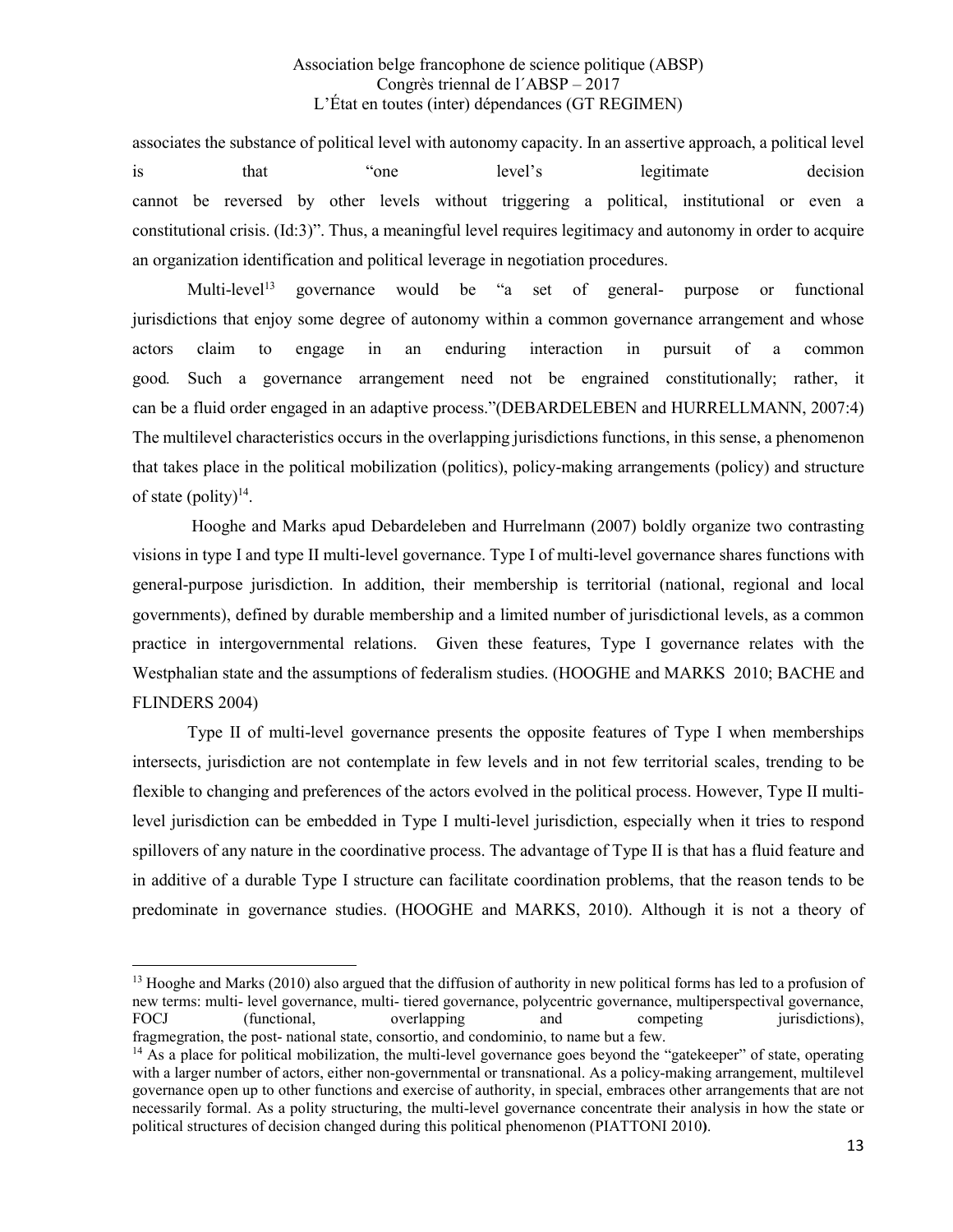integration, multi-level governance<sup>15</sup> assumes that supranational actors and transnational actors are important in integrational decisions, recognizing the increase of interdependence in different territorial levels both in vertical and horizontal dimensions of policy construction (BACHE and FLINDERS, 2004).

Piatonni (2010), worried about the empirical approach about MLG, stated some important categorization boundaries about the theme. In order to check whether a policy is a matter of MLG, she propose four important request. To distinguish from other political policies, MLG policies need to be "(1) different levels of governments are simultaneously involved in policy-making; (2) non-governmental actors are also involved, at different governmental levels; (3) the interrelationships that are thus created defy existing hierarchies and rather take the form of non-hierarchical networks". (id :83)

Piatonni also calls an important attention to avoid confusion over MLG empirical appearances. In her argument, MLG policies should indicate only "policy-making processes that see the simultaneous or staggered involvement of more than two levels of government" p.84. In this sense, in a policy formation, national governments, which interacts with supranational institutions and transnational actors, are not sufficient to be considered a MLG policy. Consequently, "to mobilize the concept of MLG, these latter must weave together different levels. P.84" (PIATTONI 2010), in addition, "(…) the full and formal presence of  $\overline{a}$ 

regional or municipal governments in policy arrangements is, therefore, not strictly necessary in order to qualify them as genuinely multi-level." (id:84)

Thus, the empirical gain of multilevel governance approach is to analyze interdependences between different levels of government ( at least three: levels of government and civil society—the supra-, trans- or international level) connected by institutional chains and actors who cooperates in order to influence all political public cycle, such as, policy construction, implementation and evaluation of results. (PIATTONI 2010)

In this sense, this section discussed about the concept of governance and its multilevel adjectivation. For matters of this article´s argument, this section conceptualized MLG and especially, agreed with Piatonni´s argument when considered multilevel governance those policies that evolves several actors in different levels of political autonomy decision in a hierarchical division. Consequently, as will be deeply discussed in next section, MLG evolves directly with dispersion of power required in consolidation process in democratization.

<sup>&</sup>lt;sup>15</sup> Coined by Gary Marks to understand the development in European Union in its process of integration.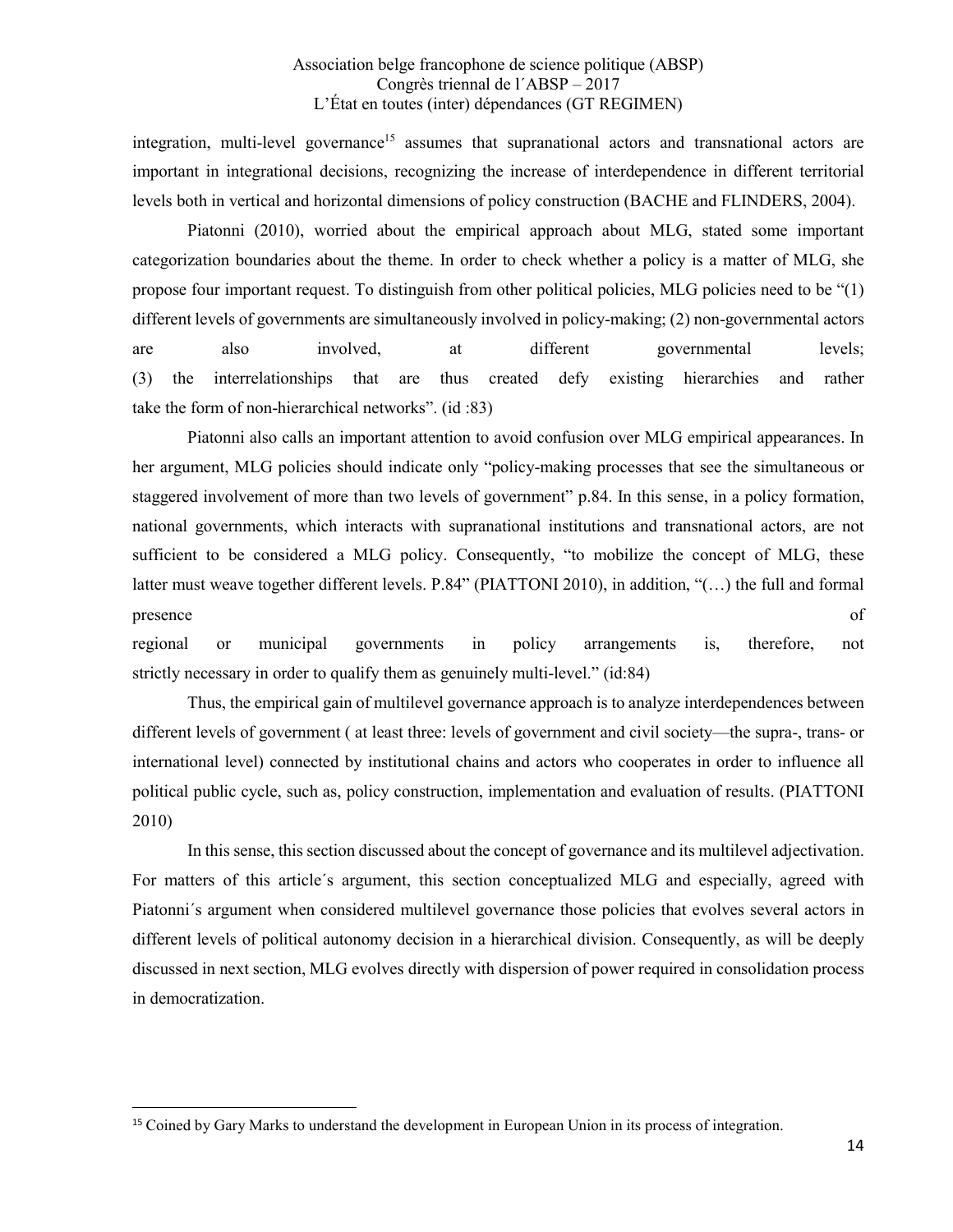#### 3. MULTILEVEL GOVERNANCE MEETS DEMOCRATIZATION STAGES.

Once introduced the conceptual presentation of democratization studies and multilevel governance (MLG), this article aims to connect these two field studies of political science and international relations. The main argument is that in democratization studies, the concept of multilevel governance fits in consolidation moments of democratic stages, but not in transition and breakdown of democracy. The key issue that enables the relation between MLG and democratization stages is the dispersion of power. In cases of consolidation of democracy, there is a requirement for a substantive activity of civil society, institutions and political elites in order to construct a plural and inclusive procedure of participation. It means, in practical, a deconcentrating procedure of power, outcome constantly related to MLG institutions.

Conversely, transition and breakdown of democracy, which academic mainstream are composed by analytical lens of an elitist perspective, assumes that the most important outcomes for political system occur at central level of state and reduced to a small participation of actors, given no important spaces for other levels of authority´s influence. Another important line of argumentation discussed in this section is, although MLG concept fits with consolidation process and not with transitions and breakdown of democracy, all stages of democratization can be associated with the concept of governance due to its open up perspective.

# 3.1. DISPERSION OF POWER: CONNECTION BETWEEN MLG CONCEPT AND DEMOCRATIZATION STUDIES.

In democratization studies, especially in consolidation of democracy, the outcomes of power dispersion creates favorable results to democracy. Robert Dahl (1989), in matters of competitive politics, argues that dispersion of power is an important aspect for formation of competitive spaces in democratization procedure. According to him, the main two forces toward polyarchies<sup>16</sup> are the increasing of participation and contestation process, recognized as continuous form of power dispersion. In so being, the probability of a competitive regime would occur when costs of toleration are low and costs of repression are high, indeed, this scenario is plausible when power is dispersed among political actors in a plural society.

Carsten Schneider (2009) follows the same perspective about democratization and dispersion of power. In his point of view, consolidation of democracy is an outcome of power dispersion and societal context in which it is embedded. It means that, societal variables shape collective actors and disperse power in horizontal and/or vertical dimensions. The horizontal dimension relates to power dispersion at the national level, such as, division of powers in executive, legislative and judicial branches, parliamentary or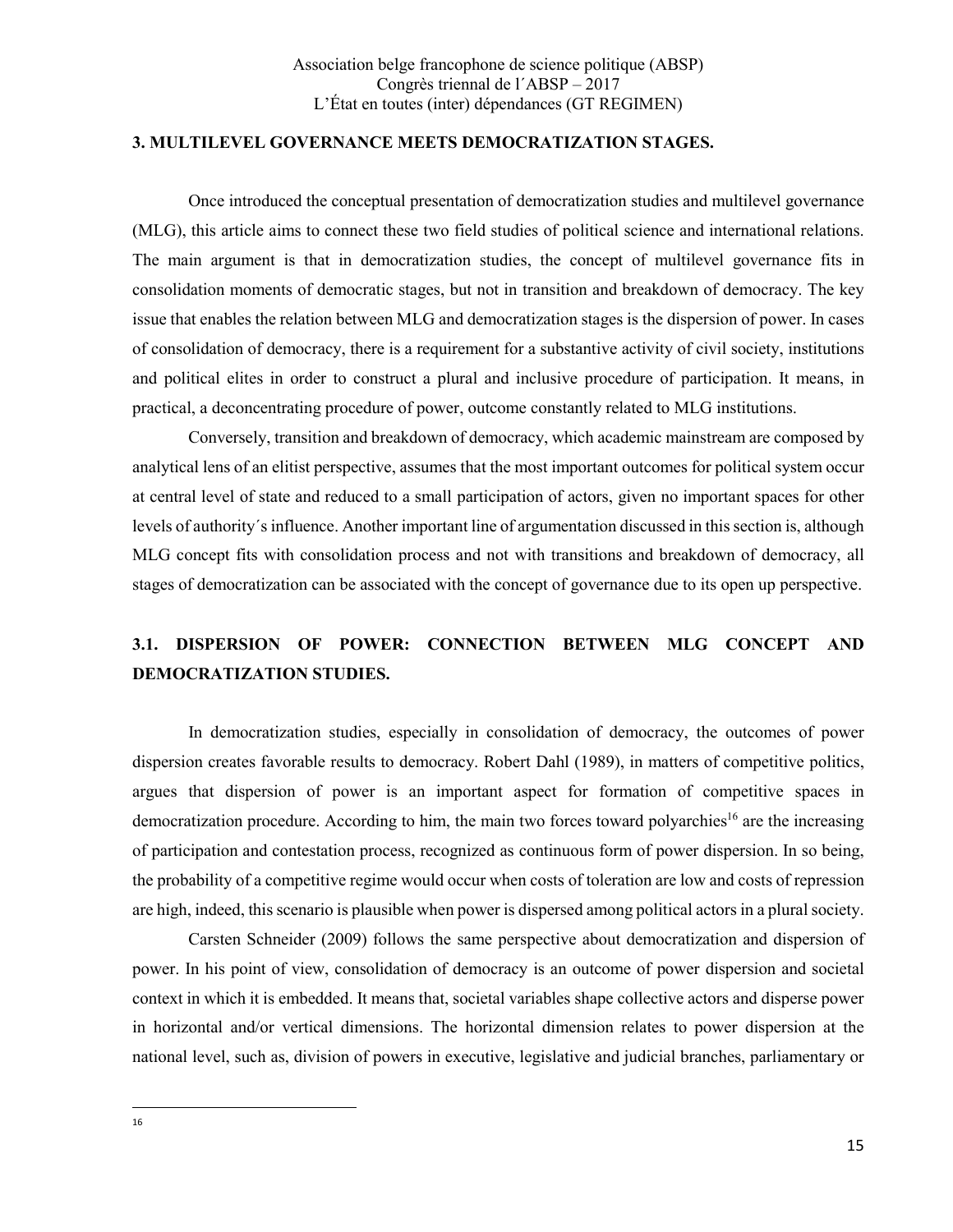presidential regimes and participation of political actors in central authority decisions. The vertical dimension refers to the degree of power dispersion between national organizations and subnational units, dispersion in which federalism studies or type II governance models discuss intensively. (Hooghes and Marks, 2010).

Schneider (2009), about conditions under which democracies consolidate, adds that it occurs when "specific set of democratic rules distributes power in a way that is acceptable to all relevant actors.id:17". Thus, the author assumes the power dispersion as an important source of persistence of democratization process when it gathers the social actors´ condition inside a national state. Any disequilibrium between power dispersion and relevant political actor´s preferences can produce discontinuity in democratization path and any power concentration must be within a spectrum contained in a liberal democratic limit, if not, as Vanhanen (2003) argues, concentration of power resources can lead to autocracy, and , otherwise, distribution among many leads to democracy.

Morlino (2011) also relates consolidation of democracy with dispersion of power in another aspect of political life. Beyond the process of legitimation, considered as a set of positive societal attitudes toward democracy, the author calls attention to what he called "anchoring" process of consolidation. According to Morlino (2011), anchor is "an institution, entailing organization elements and vested interests, able to perform a hooking and binding effect on more or less organized people within a society. Anchoring refers to the emergence, shaping, and adaptation of anchors that hook and bind".( id:113)

The process of anchoring relates to the resulting interaction between political elites and citizens. In this context, intermediary institutions are those that connect governmental institutions with the society. An empirical form to observe these anchoring procedures is in functional circuit of representation, such as, organized associations (business elites, unions, religious associations or gate-keepers of structured interests groups), non-organized organizations (intellectuals, active elites) and neo-corporatist arrangement. In this sense, the process of anchoring by intermediary institutions helps democracy consolidation when, first, increase legitimation by connecting elites and citizens as "transmission belt", and second, when disperse power through more pluralization of political competition. (Morlino, 2011)

In the context of power dispersion, MLG institutions contributes in several ways. First, as defended by Debardeleben and Hurrelmann (2007), multilevel governance has shared decision-making competencies instead of national governments monopolization. As Enderlein et al (2010) discussed, multilevel governance is a system of nested and interconnected negotiation at several territorial tiers, passing across supranational, central and local government.

Second, Enderlein et al (2010) calls attention to the autonomy dimension of MLG institutions. As discussed before, a substantive level criterion is the concept of autonomy, which means that any legitimate decision taken by the political level cannot be ignored or reversed by other levels, unless by legitimate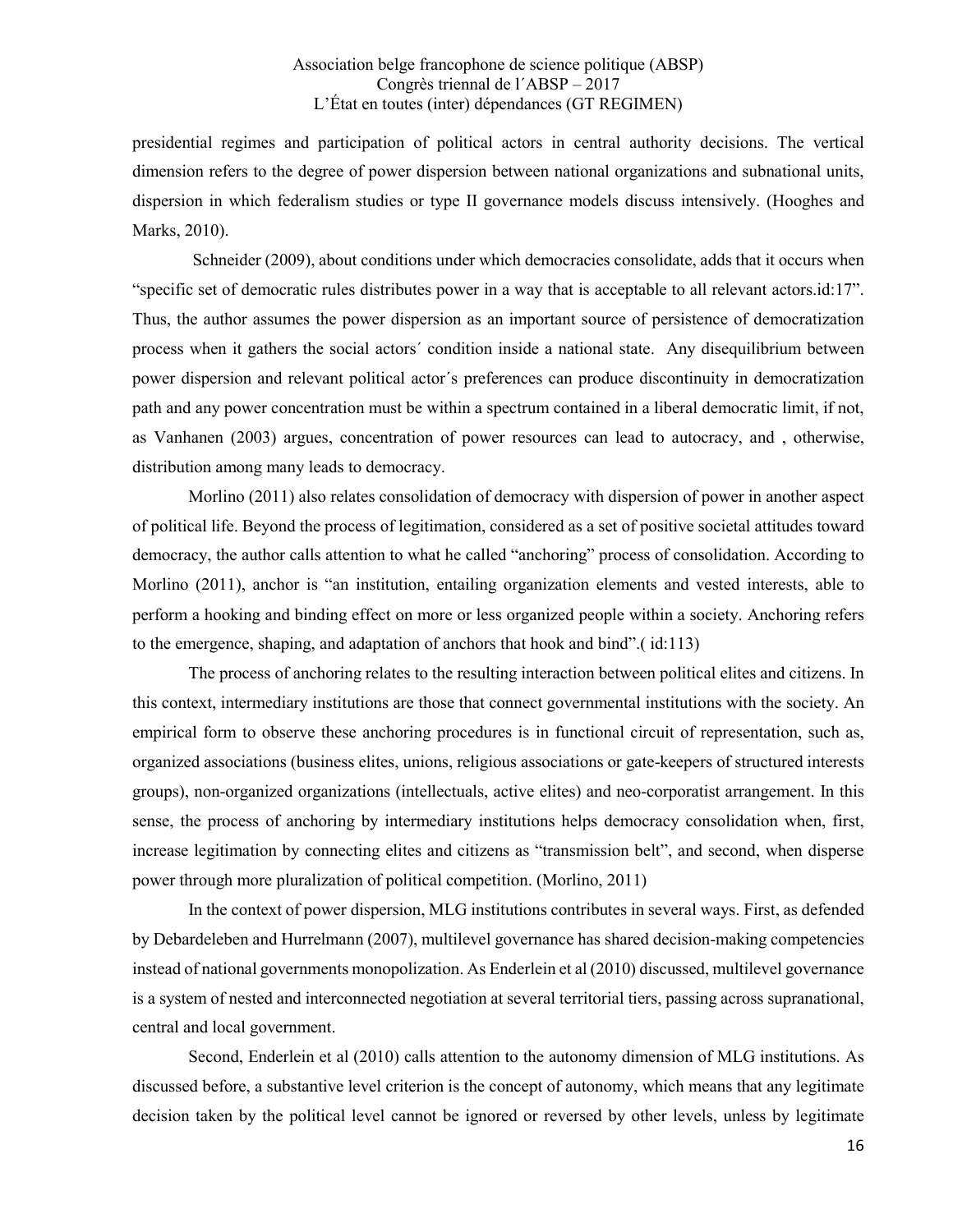institutional rules. Although, the multilevel governance presents different combination of power balancing and dispersion of competences (decentralization/centralization), the functional jurisdictions composed by several actors in overlapping levels with autonomy, contributes for power dispersion.

Third, in terms of Morlino (2011), multilevel governance institutions is a group of anchoring institutions. It means that, multilevel governance enhance and multiples institutional channels embedded of group interests, organized or non-organized, in order to pursuit a common goal. Multilevel governance, in this sense, would appear as several "transmission belts" between interests and pursuing of their achievements. Thus, much more the anchors, much more is the capacity of representation, deepening and intensify relation with institutions and dispersion of power. (Piatonni,2010)

As summarized by Peters and Pierre (2004), multilevel governance differs from traditional intergovernmental procedures in four perspectives.

"it is focused on systems of governance involving transnational, national, and subnational institutions and actors; it highlights negotiations and networks, not constitutions and other legal frameworks, as the defining feature of institutional relationships; it emphasizes the role of satellite organizations, such as NGOs and agencies, which are not formally part of the governmental framework; and, it makes no normative pre-judgements about a logical order between different institutional tiers." (id:77)

In Peters and Pierre´s (2004) argument, MLG institutions can , first, offers more participation for different actors aside the governmental sphere. Second, establishes possibilities of formal and informal channels capable to connect different levels and actors. Third, creates new possibilities for dispersion of power.

In an opposite situation, political moments of transition and breakdown of democracy are conflicts concentrated in the central government. Following O´Donnell and Schmitter (1986) and Carothers (2002) argument, those political processes are a top-down reconstruction of a new institutional structure whose projection requires a national covering, and in great part of predictions, the transition to democracy will be successful when actors evolved in this negotiation construct a pact toward democracy institutionalization .

It means, first, this decision process concentrated in national structure, frequently constitutional reconstructions, darkens other subnational levels autonomy participation. In other words, in these extreme political moments of the democracy regime, the substantive policy changing will occur in the central government, especially in the main sphere of institutional structure, enabling or including, deep modification with other subnational levels.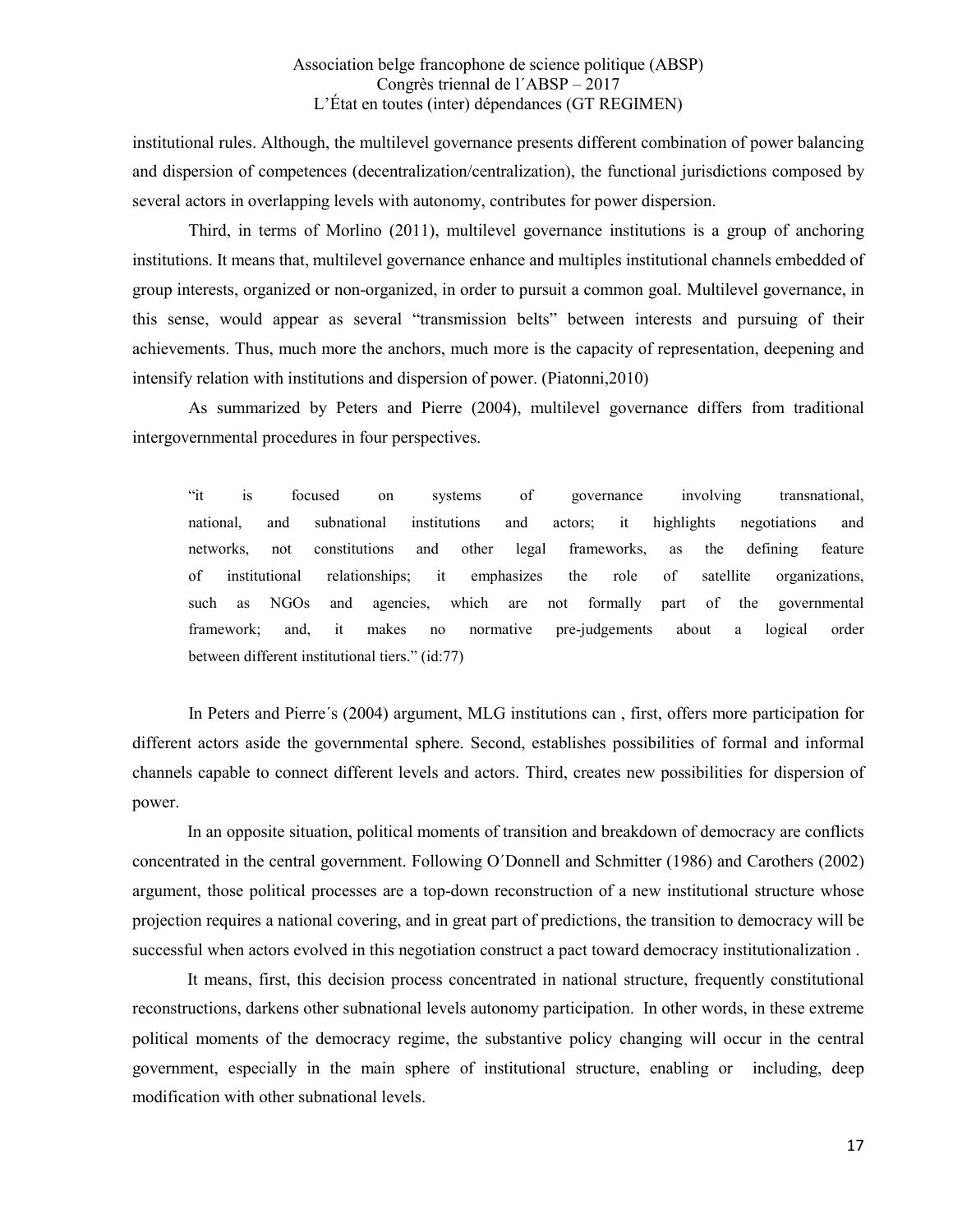Second, these moments are concentrated in elite-driven process. Huntington (1991) claims that topdown regime initiated by political elites tends to be more successful. Although civil society or even the masses appear in the political scenario, they are amorphous, and somehow they need to organize themselves in elite groups, such as labor unions, political parties, and popular movements with leaders. In this sense, masses are agents of political process when elites tolerate, or not, their political actions. Following O´Donnell and Schmitter (1986), regimes changes are elite-managed and they are decided in form of topdown collective actions solutions, which political space are focalized at central government.

Assuming that transitions and breakdowns of democracy are not matters of MLG, they can be circumscribe in two-level of decision-making. First, the seminal discussion of Gourevitch (1978) named "second-image reversed" recognized that international factors could influence domestic decisions, constraining and creating opportunity, in matters of economic, military-security and democratization. Later, the two-level games of Robert Putnam (1988) argued that actors acts strategically in order to use international constraint to deal with domestic opposition or enhance bargaining power in international negotiations.

Recently, Andrew Moravcsik´s (1993) created the "liberal intergovernmentalism". Initially, assumes the rationality of state and the definition of national preference<sup>17</sup> through the capacity of national actors in establishing their preferences in government spheres. In this sense, the theory recognizes groups' articulation and the capacity of governments to aggregate them through domestic institutions and practices of political representation. Second, the capacity of state, once constructed these national preferences, establish a relationship with international actors, for instance, cooperating and bargaining with International Organization.

Thiel (2010), analyzing democratization aspects, argues that the internal-external linkage consists of the domestic transition game, featured by conflict between political actors in regime and opposition. In this scenario, international actors composed by structural factors (diffusion effects), unilateral external actors (great power) or multilateral external actors (International Organizations) would act in this domestic game.

In so being, transitions and breakdowns of democracy would accept explanations provided by the mainstream, whose focus relies on domestic variables, or, international variables, such as international organizations. In fact, the two-level game approach does not contradict with the actor-driven mainstream explanations, because still casts political elites as the main explanation for integration and protection of

 <sup>17</sup> National interest "(…)emerge through domestic political conflict as societal groups compete for political influence, national and transnational coalitions form, and new policy alternatives are recognized by governments.( MORAVCSIK,1997:481)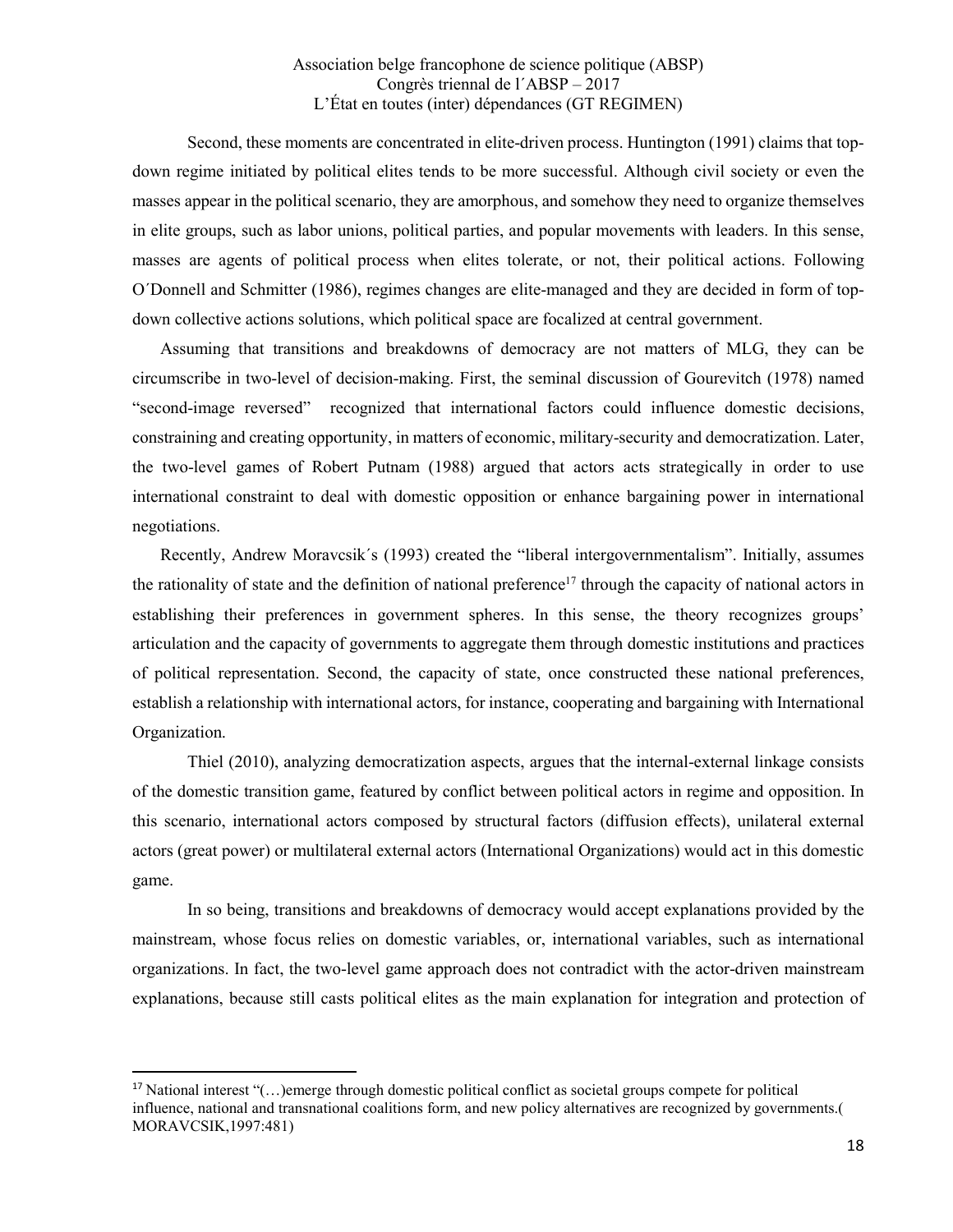democracy. On other hands, this approach does not create spaces for other levels inside the state, maintain an intergovernmental perspective about policy construction.

However, transitions and breakdown of democracy continues to be a matter of governance. It occurs because operates with national actors, such governments, corporate associations and NGOs and transnational ones, such as transnational development companies, transnational banks, cross-national donors and IOs, but, not with different levels of autonomy such as MLG approaches would do. (PIATTONI, 2010)

In this sense, the figure 1 summarizes the relation between democratization stages and MLG political discussion:



Figure 1 – Stages of democratization and MLG political discussion.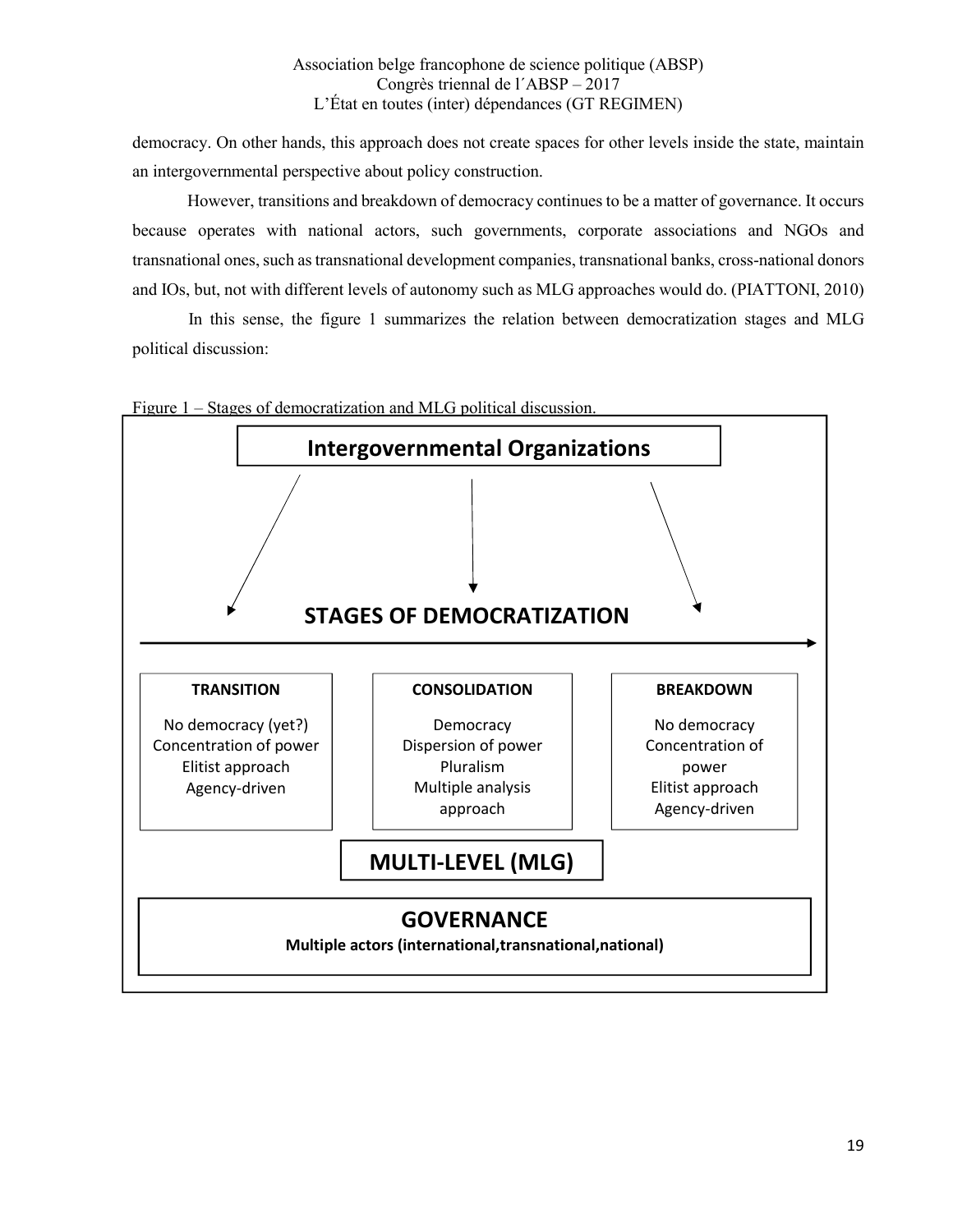#### CONCLUDING REMARKS

This article discussed about the relation between stages of democratization and multilevel governance concept. As main argument, in the relation between this two fields of study, consolidation of democracy would fit with MLG institutions for several reasons. First, because MLG institutions produces dispersion of power due to the multi-tiered institutions. The dispersion of power, according to democratization mainstream, produces more competitive ambience for political interaction. It means a nonmonopolization of resources, multiple possibilities of plural exercise of power, and enhancing of democratic institutions by no imposition of one group over other. Second, in terms of Morlino, MLG institutions works as a group of anchoring institutions, which capacity is connect social groups and decision-making organizations. The role of intermediary organizations enhances legitimacy and participatory sense among plural groups, avoiding great gaps between citizens´ preferences and final decisions approved.

The same does not occur in moments of transition and breakdown of democracy. According to the mainstream literature, these moments center the political battle in national stances of decision-making. The centralization of political conflict produces two results. First, darkens subnational decision-making autonomy, especially in moments of constitutional reformulation and changes of political regime. Second, concentrate the power at political elites, thus, pacts and conflict between elites (main political actors) will be the main explanation about democratic continuity or discontinuity. In so being, this extreme moment of democratization stages tends to concentrate and not to disperse power, additionally, concentrate the political battles for rule changing in national level and not in a multilevel decision-making procedure.

Although, there is a different application for multilevel governance concept among stages of democratization, the governance concept discussion appears in all stages of democratization, especially, when mobilizes international, transnational, local and national actors in political game.

Indeed, a deeper analysis of democratization studies and MLG concepts needs to be better developed. First, in comparison endeavors. For instance, among different regions (FARRELL 2005 ; FAWCETT and HURREL 1995), different stages waves of democratization (MCFAUL 2010), different forms of political administration, such as federal and unitary states (SCHARPF 2006; SCHARPF 2010; LIJPHART,1999) and last, incorporating new actors beyond elitist approaches.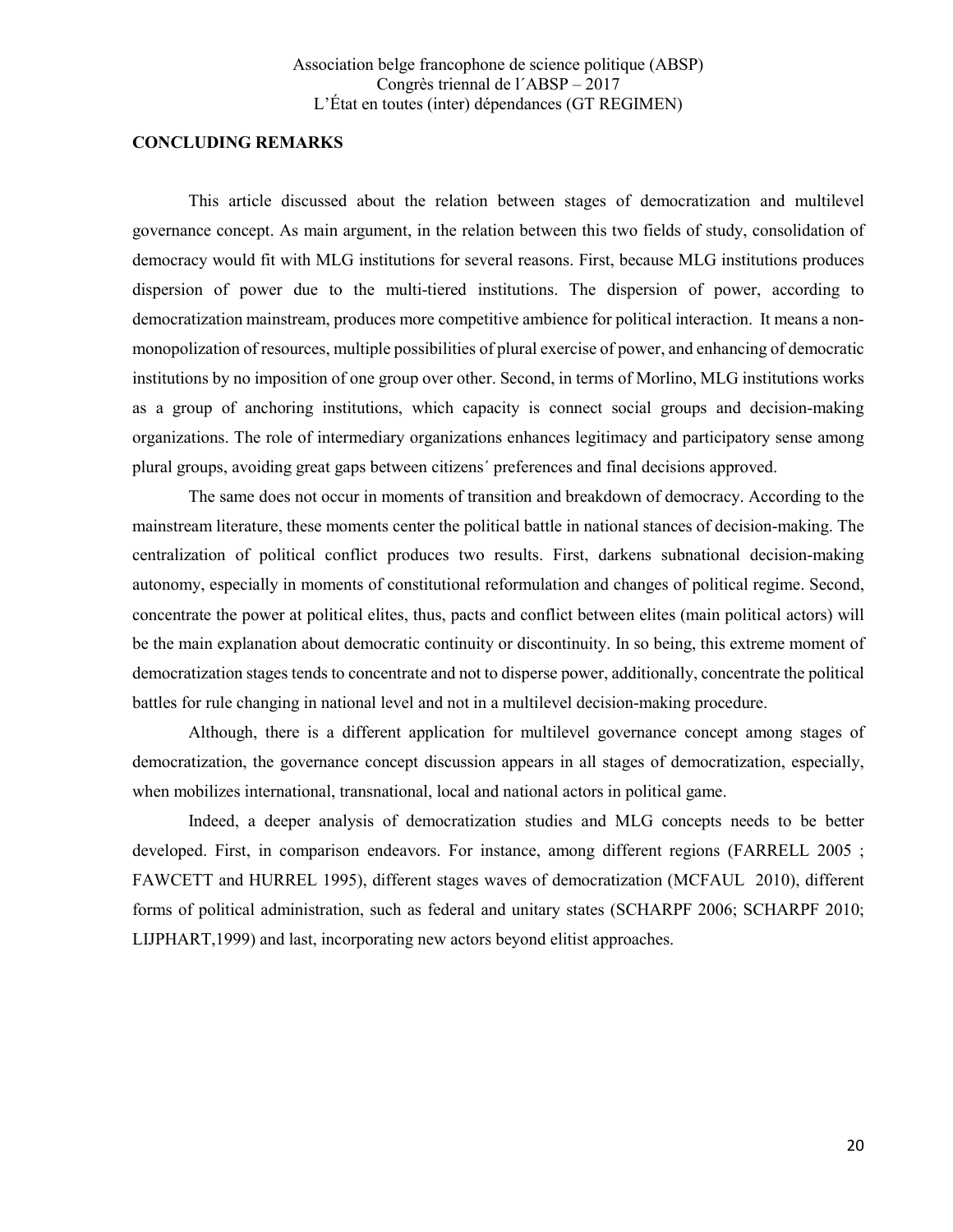## **REFERENCES**

Bache,Ian ; Flinders,Matthew (2004). Multi-level governance. Oxford University Press.

Bell,Curtis (2016). Coup d'état and democracy. Comparative political studies, pp. 1167-1200.

Burnell,Peter ; Schlumberger, Oliver (2010). Promoting democracy – promoting autocracy? International politics and national political regimes. Contemporary politics, pp.1-15.

Chotray,Vasudha ; Stoker, Gerry (2009). Governance theory and practice: a cross-disciplinary approach. Palgrave Macmillan.

Coppedge, Michael (2012). Democratization and research methods. Cambridge Press.

Cox, Michael ; Ikenberry, John; Inoguchi, Takashi (2000). American democracy promotion: impulses, strategies, and impacts. Oxford Press.

Dahl, Robert (1989). Polyarchy: participation and opposition. New haven: Yale University Press. 1989

Debardeleben,Joan ; Hurrelmann,Achim (2007). Democratic dilemmas of multilevel governance – legitimacy, representation and accountability in the European Union. Palgrave Macmillan.

Diskin,Abraham; Diskin,Hanna; Hazan,Reuven (2005). Why democracies collapse:the reasons for democratic failure and success. International Political Science Review. pp. 291-309

Donno, Daniel (2010). Who is punished? Regional intergovernmental organizations and the enforcement of democratic norms. International Organizations, pp. 593–625

Gartze, Erik ; Naoi, Megumi (2011). Multilateralism and democracy; a dissent regarding Keohane, Macedo and Moravcsik. International Organization, pp. 589-598.

ENDERLEIN,Henrik; WALTI,Sonja; ZÜRN,Michael (2010). Handbook on Multi-level governance. Edward Elgar Publishing Limited.

Farrell, Mary (2005). The global politics of regionalism: An introduction. In: FARRELL, Mary; Björn,Hettne; Luk Van, Langenhove (2005). Global politics of regionalism – theory and practice. Pluto Press.

Fawcett, Louise; Hurrel, Andrew (1995).Introduction. In: FAWCETT, Louise; HURREL, Andrew. Regionalism in World Politics. Oxford University Press.

Geissel, Brigitte ; Kneuer, Marianne ; Lauth, Hans-Joachim (2016). Measuring the quality of democracy: introduction. International Political Science Review, pp. 571-579.

Gel'man, vladimir; Ryzhenkov, sergei; Brie, michael (2003). Making and breaking democratic transitions: the comparative politics of russia´s regions. Rowman & Littlefield publishers.

Gleditsch,Kristian Skrede ; Ward,Michael d. Diffusion and the spread of democratic institutions.(2008) in: Simmons, Beth a: Dobbin, Frank: Garrett, Geoffrey. The global diffusion of markets and democracy. Cambridge University Press.

Hawkins, Darren (2008). Protecting democracy in Europe and the Americas. International Organization , pp.373–403

Helmke,Gretchen (2010). The origins of institutional crises in Latin America. American Journal of Political Science, pp. 737-750.

Hooghe, Liesbet ; Marks, Gary (2010). Types of multilevel governance . In: Enderlein,Henrik; Walti,Sonja; Zürn,Michael. Handbook on multi-level governance. Edward Elgar publishing limited.

Huntington, Samuel P. (1991). The third wave: democratization in the late twentieth century. University of Oklahoma press.

Keohane, Robert; Macedo, Stephen.; Moravcsik, Andrew (2009).*democracy-enhancing multilateralism*. International organization, pp. 1-31.

Keohane,Robert o; Nye, Joseph N. Governance in a globalizing world (2002). In: Keohane,robert. O. Power and governance in a partially globalized world. Routledge.